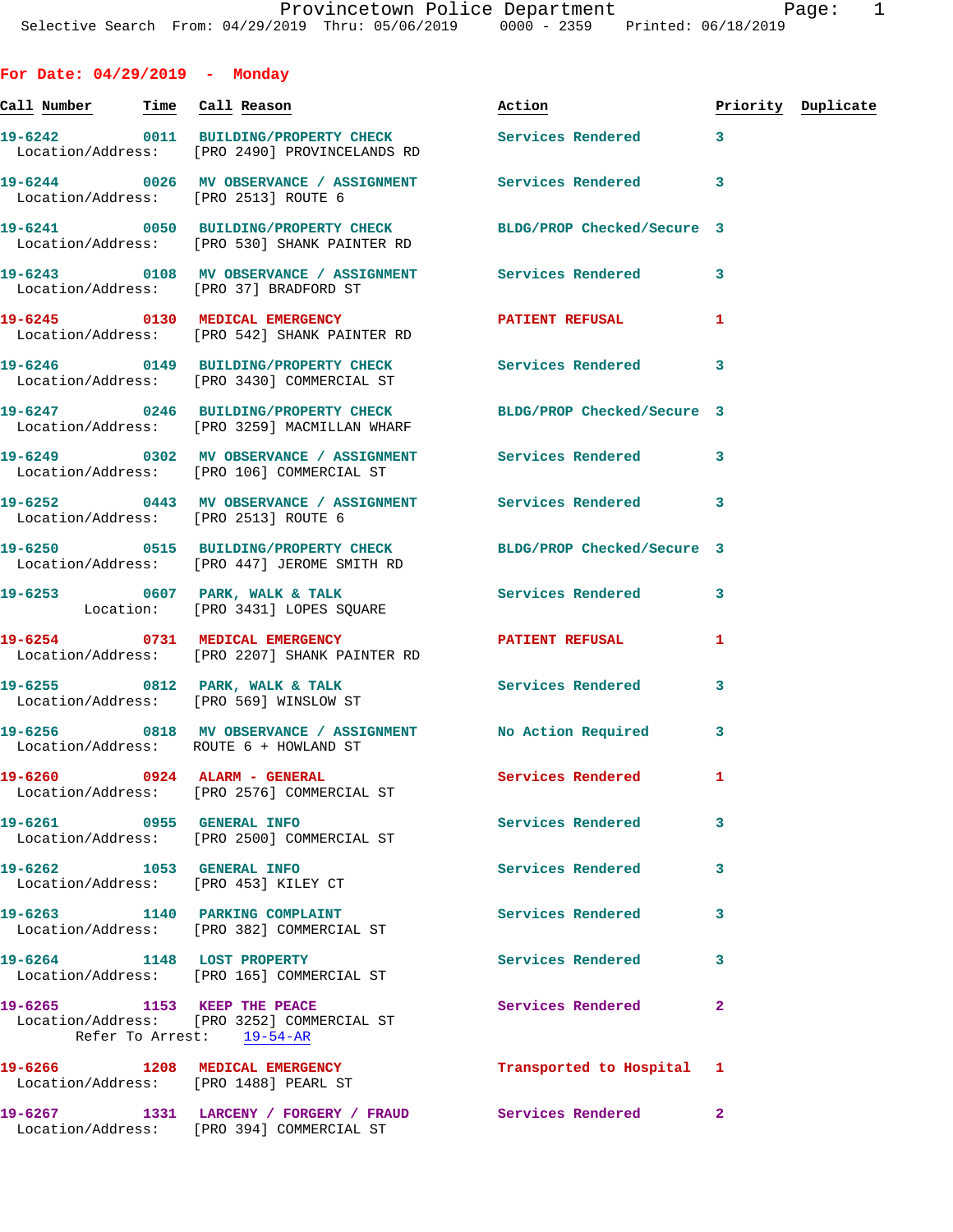Location/Address: [PRO 542] SHANK PAINTER RD **19-6271 1531 MV STOP VERBAL WARNING 3**  Location/Address: ROUTE 6 + HOWLAND ST Refer To Citation: 19-411-CN **19-6274 1618 LOST PROPERTY SPOKEN TO 3**  Location/Address: [PRO 3259] MACMILLAN WHARF 19-6275 1635 FOLLOW UP **Services Rendered** 2 Location/Address: [PRO 2977] COMMERCIAL ST

**19-6270 1447 SERVICE CALL - POLICE Services Rendered 3** 

**19-6276 1638 TRESPASS No Action Required 2**  Location/Address: [PRO 105] COMMERCIAL ST **19-6277 1721 MV OBSERVANCE / ASSIGNMENT Services Rendered 3**  Location/Address: BRADFORD ST + STANDISH ST

**19-6279 1805 MEDICAL EMERGENCY PATIENT REFUSAL 1**  Location/Address: [PRO 350] COMMERCIAL ST

**19-6280 1816 BUILDING/PROPERTY CHECK BLDG/PROP Checked/Secure 3**  Location/Address: [PRO 1638] COMMERCIAL ST

 Location/Address: ROUTE 6 + SNAIL RD Refer To Citation: 19-412-CN

**19-6282 1905 BUILDING/PROPERTY CHECK Services Rendered 3**  Location/Address: [PRO 2559] COMMERCIAL ST

19-6283 1927 MEDICAL EMERGENCY **1988** PATIENT REFUSAL 1 Location/Address: [PRO 383] COMMERCIAL ST

**19-6284 1935 MV OBSERVANCE / ASSIGNMENT Services Rendered 3**  Location/Address: ROUTE 6 + SNAIL RD

Location/Address: [PRO 2206] PILGRIMS LANDING

Location/Address: [PRO 518] RACE POINT RD

**19-6287 2120 MV OBSERVANCE / ASSIGNMENT No Action Required 3**  Location/Address: [PRO 539] SHANK PAINTER RD

**19-6288 2123 MV OBSERVANCE / ASSIGNMENT Services Rendered 3** 

Location/Address: [PRO 4136] BRADFORD ST

Location/Address: [PRO 519] RACE POINT RD

Location/Address: [TRU] SOUTH HIGHLAND RD

**19-6292 2220 HARASSMENT / THREATS SPOKEN TO 2**  Location/Address: [PRO 1110] SOPER ST

19-6293 2300 PARK, WALK & TALK 3 Services Rendered 3 Location/Address: [PRO 105] COMMERCIAL ST

**19-6296 2326 BUILDING/PROPERTY CHECK BLDG/PROP Checked/Secure 3**  Location/Address: [PRO 2483] COMMERCIAL ST

**19-6281 1819 MV STOP VERBAL WARNING 3** 

**19-6285 1942 BUILDING/PROPERTY CHECK BLDG/PROP Checked/Secure 3** 

**19-6286 2112 BUILDING/PROPERTY CHECK BLDG/PROP Checked/Secure 3** 

**19-6290 2159 BUILDING/PROPERTY CHECK Services Rendered 3** 

**19-6291 2216 GENERAL INFO Services Rendered 3**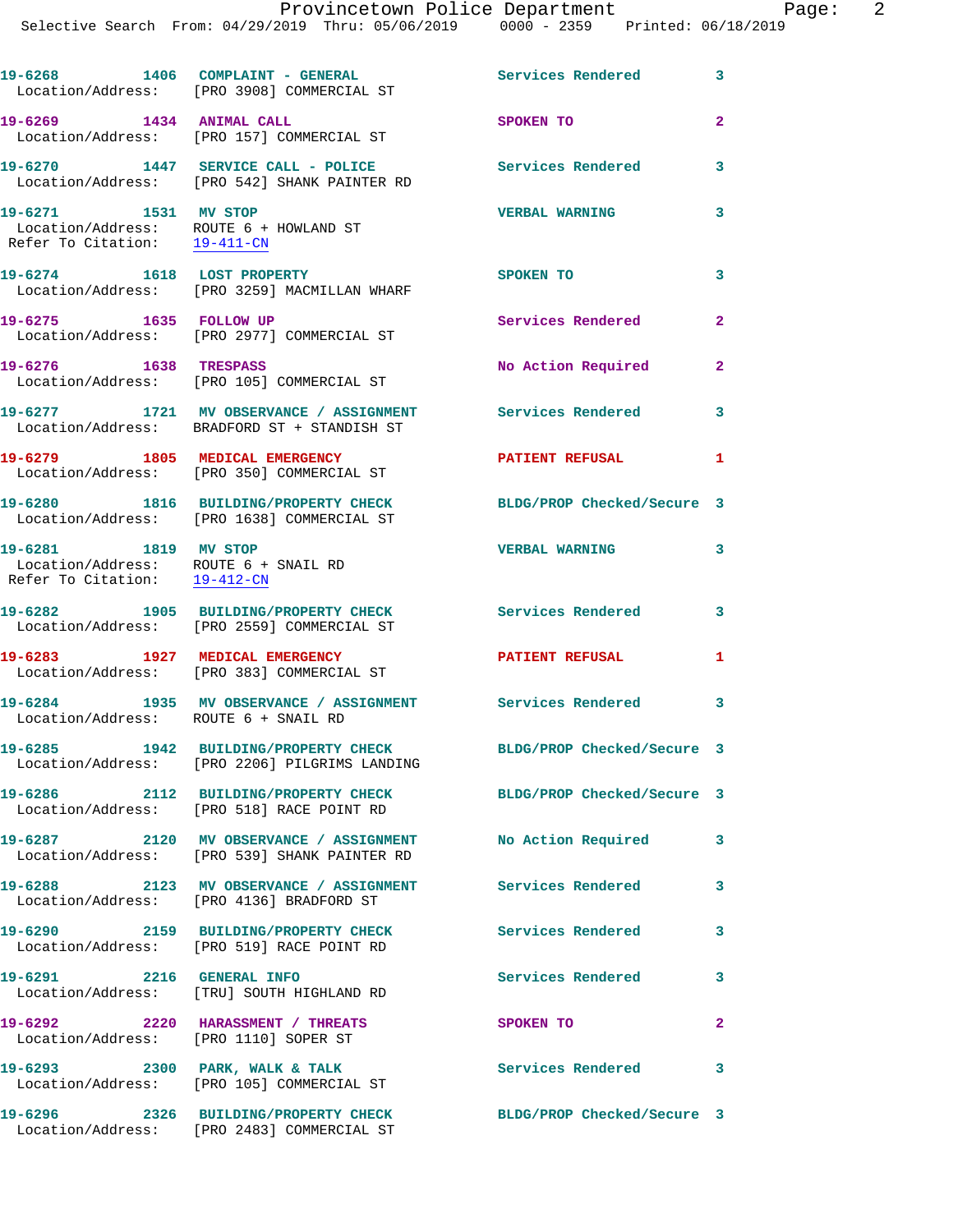| 19-6294 2358 BAR CHECK                 | Location/Address: [PRO 3443] COMMERCIAL ST                                                                    | Services Rendered          | 3              |
|----------------------------------------|---------------------------------------------------------------------------------------------------------------|----------------------------|----------------|
| 19-6295 2359 BAR CHECK                 | Location/Address: [PRO 399] COMMERCIAL ST                                                                     | Services Rendered          | 3              |
| For Date: $04/30/2019$ - Tuesday       |                                                                                                               |                            |                |
|                                        | 19-6297 0020 BUILDING/PROPERTY CHECK BLDG/PROP Checked/Secure 3<br>Location/Address: [PRO 444] HIGH POLE HILL |                            |                |
|                                        | 19-6300 0023 MV OBSERVANCE / ASSIGNMENT Services Rendered<br>Location/Address: [PRO 2489] BRADFORD ST         |                            | 3              |
|                                        | 19-6298 0024 SUSPICIOUS M/V<br>Location/Address: [PRO 2206] PILGRIMS LANDING                                  | <b>VERBAL WARNING</b>      | 2              |
|                                        | 19-6299 6052 MV OBSERVANCE / ASSIGNMENT Services Rendered<br>Location/Address: [PRO 4136] BRADFORD ST         |                            | 3              |
| Location/Address: [PRO 60] BRADFORD ST | 19-6302 0113 BUILDING/PROPERTY CHECK                                                                          | BLDG/PROP Checked/Secure 3 |                |
|                                        | 19-6303 0121 BUILDING/PROPERTY CHECK<br>Location/Address: [PRO 2540] RACE POINT RD                            | BLDG/PROP Checked/Secure 3 |                |
|                                        | 19-6301 0149 BUILDING/PROPERTY CHECK<br>Location/Address: [PRO 2977] COMMERCIAL ST                            | BLDG/PROP Checked/Secure 3 |                |
|                                        | 19-6304 0257 BUILDING/PROPERTY CHECK<br>Location/Address: [PRO 545] SHANK PAINTER RD                          | BLDG/PROP Checked/Secure 3 |                |
|                                        | 19-6305 0408 MV OBSERVANCE / ASSIGNMENT<br>Location/Address: [PRO 106] COMMERCIAL ST                          | Services Rendered          | 3              |
| Location/Address: ROUTE 6 + HOWLAND ST | 19-6306 0528 MV OBSERVANCE / ASSIGNMENT                                                                       | Services Rendered          | 3              |
| 19-6307 0803 AT SCHOOL                 | Location/Address: [PRO 569] WINSLOW ST                                                                        | <b>Services Rendered</b>   | 3              |
|                                        | 19-6308 0908 BUILDING/PROPERTY CHECK<br>Location/Address: [PRO 2483] COMMERCIAL ST                            | Services Rendered          | 3              |
|                                        | 19-6309 0929 BUILDING/PROPERTY CHECK<br>Location/Address: [PRO 2977] COMMERCIAL ST                            | Services Rendered          | 3              |
|                                        | 19-6310 0945 PARK, WALK & TALK<br>Location/Address: [PRO 2500] COMMERCIAL ST                                  | <b>Services Rendered</b>   | 3              |
| 19-6311 1000 MEDICAL EMERGENCY         | Location/Address: [PRO 1509] BRADFORD ST                                                                      | <b>Services Rendered</b>   | 1              |
| 19-6312 1029 LOST/STOLEN ITEM          | Location/Address: [PRO 4025] BRADFORD ST                                                                      | <b>Services Rendered</b>   | 3              |
|                                        | 19-6313 1053 TRESPASS VIOLATION<br>Location/Address: [PRO 105] COMMERCIAL ST                                  | Services Rendered          | $\overline{a}$ |
| 19-6315 1100 FOLLOW UP                 | Location/Address: [PRO 2330] TELEGRAPH HILL RD                                                                | <b>FOLLOW UP</b>           | 2              |
| 19-6317 1243 FIRE ALARM DRILL          | Location/Address: [PRO 3222] ALDEN ST                                                                         | Services Rendered          | 1              |
|                                        | 19-6318 1342 BUILDING/PROPERTY CHECK<br>Location/Address: [PRO 2540] RACE POINT RD                            | Services Rendered          | 3              |
|                                        | 19-6321 1403 HARASSMENT BY TEXT                                                                               | Services Rendered          | $\mathbf{2}$   |
|                                        |                                                                                                               |                            |                |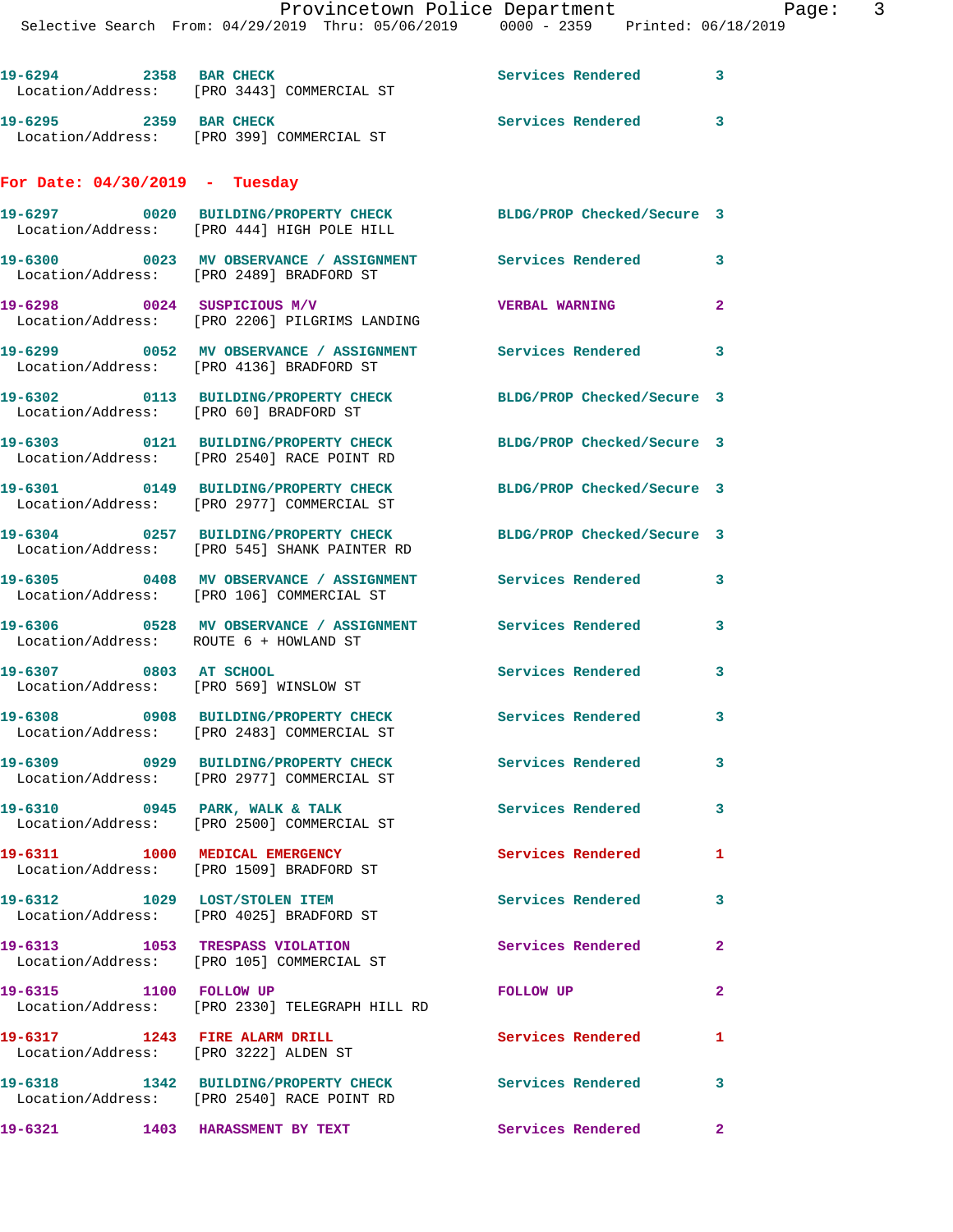|                                        | Provincetown Police Department<br>Selective Search From: 04/29/2019 Thru: 05/06/2019 0000 - 2359 Printed: 06/18/2019 |                       |   |
|----------------------------------------|----------------------------------------------------------------------------------------------------------------------|-----------------------|---|
| Location/Address: [PRO 1307] CARVER ST |                                                                                                                      |                       |   |
|                                        | 19-6320 1406 MV OBSERVANCE / ASSIGNMENT Services Rendered 3<br>Location/Address: STANDISH ST + BRADFORD ST           |                       |   |
|                                        | 19-6322 1455 SERVICE CALL - POLICE Services Rendered 3<br>Location/Address: [PRO 542] SHANK PAINTER RD               |                       |   |
|                                        | 19-6324 1529 TRAFFIC CONTROL SPOKEN TO 3<br>Location/Address: [PRO 2169] COMMERCIAL ST                               |                       |   |
|                                        | 19-6325 1533 MEDICAL EMERGENCY Transported to Hospital 1<br>Location/Address: [PRO 440] HARRY KEMP WAY               |                       |   |
| Location/Address: HARRY KEMP WAY       | 19-6326 1607 ANIMAL CALL<br>Location/Address: HAPPY KEMP HAY                                                         | Services Rendered 2   |   |
|                                        | 19-6328 1652 BUILDING/PROPERTY CHECK Services Rendered 3<br>Location/Address: [PRO 4136] BRADFORD ST                 |                       |   |
|                                        | 19-6329 1709 MV STOP<br>Location/Address: ROUTE 6 + HOWLAND ST<br>Refer To Citation: $\frac{19-413-CN}{2}$           | <b>VERBAL WARNING</b> | 3 |
|                                        | 19-6330 1758 BUILDING/PROPERTY CHECK Services Rendered 3<br>Location/Address: [PRO 3259] MACMILLAN WHARF             |                       |   |
| Location/Address: ROUTE 6 + SNAIL RD   | 19-6331 1834 MV OBSERVANCE / ASSIGNMENT Services Rendered 3                                                          |                       |   |
| Location/Address: BRADFORD ST EXT      | 19-6332 1857 MV OBSERVANCE / ASSIGNMENT Services Rendered 3                                                          |                       |   |
|                                        | 19-6333 1918 MEDICAL EMERGENCY PATIENT REFUSAL<br>Location/Address: [PRO 542] SHANK PAINTER RD                       |                       | 1 |
|                                        | 19-6335 2005 PARKING COMPLAINT NO Action Required 3<br>Location/Address: [PRO 1980] CARVER ST                        |                       |   |
|                                        | 19-6336 2026 BUILDING/PROPERTY CHECK BLDG/PROP Checked/Secure 3<br>Location/Address: [PRO 3287] ROUTE 6              |                       |   |
|                                        | 19-6337 2039 BUILDING/PROPERTY CHECK Services Rendered 3<br>Location/Address: [PRO 3430] COMMERCIAL ST               |                       |   |
|                                        | 19-6338 2055 BUILDING/PROPERTY CHECK Services Rendered<br>Location/Address: [PRO 2483] COMMERCIAL ST                 |                       | 3 |
| Location/Address: ROUTE 6 + SNAIL RD   | 19-6339 2203 MV OBSERVANCE / ASSIGNMENT Services Rendered                                                            |                       | 3 |
|                                        | 19-6340 2322 BUILDING/PROPERTY CHECK BLDG/PROP Checked/Secure 3<br>Location/Address: [PRO 488] MAYFLOWER ST          |                       |   |
| For Date: $05/01/2019$ - Wednesday     |                                                                                                                      |                       |   |
|                                        | 19-6342 0004 BUILDING/PROPERTY CHECK BLDG/PROP Checked/Secure 3<br>Location/Address: [PRO 2543] MACMILLAN WHARF      |                       |   |
|                                        | 19-6343 0009 MV OBSERVANCE / ASSIGNMENT Services Rendered 3<br>Location/Address: BRADFORD ST + RYDER ST              |                       |   |
|                                        | 19-6344 0013 BAR CHECK<br>Location/Address: [PRO 3443] COMMERCIAL ST                                                 | Services Rendered     | 3 |
| 19-6346 0026 BAR CHECK                 | Location/Address: [PRO 399] COMMERCIAL ST                                                                            | Services Rendered 3   |   |
| Location/Address: ROUTE 6 + CONWELL ST | 19-6347 0044 MV OBSERVANCE / ASSIGNMENT Services Rendered                                                            |                       | 3 |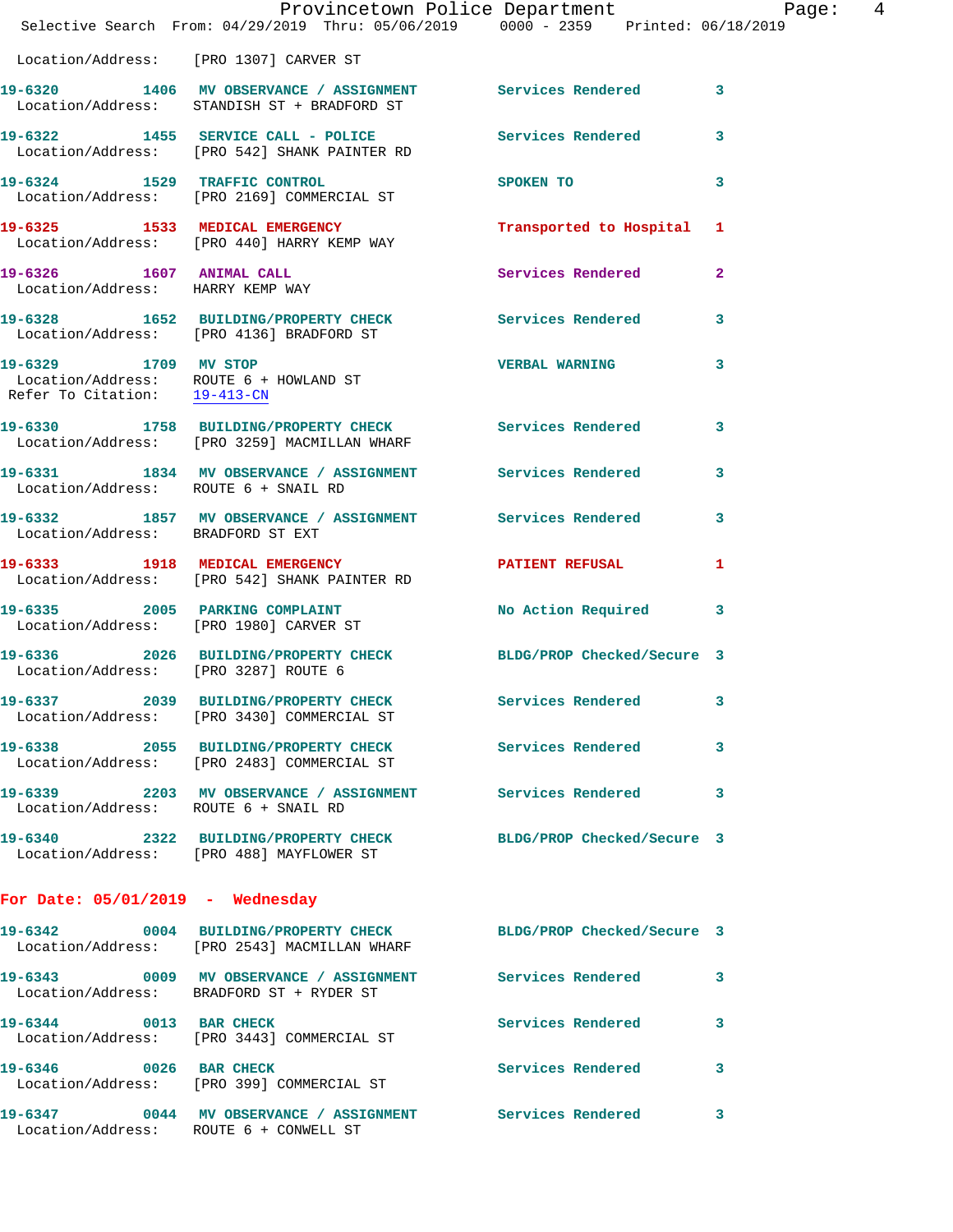|                                      | 19-6348 0132 MV OBSERVANCE / ASSIGNMENT<br>Location/Address: BRADFORD ST + HOWLAND ST                           | Services Rendered          | $\mathbf{3}$   |              |
|--------------------------------------|-----------------------------------------------------------------------------------------------------------------|----------------------------|----------------|--------------|
|                                      | 19-6349 0149 BUILDING/PROPERTY CHECK BLDG/PROP Checked/Secure 3<br>Location/Address: [PRO 440] HARRY KEMP WAY   |                            |                |              |
|                                      | 19-6350 0255 BUILDING/PROPERTY CHECK<br>Location/Address: [PRO 516] RACE POINT RD                               | BLDG/PROP Checked/Secure 3 |                |              |
|                                      | 19-6351 0415 BUILDING/PROPERTY CHECK BLDG/PROP Checked/Secure 3<br>Location/Address: [PRO 530] SHANK PAINTER RD |                            |                |              |
| Location/Address: ROUTE 6 + SNAIL RD | 19-6352 		 0529 MV OBSERVANCE / ASSIGNMENT Services Rendered                                                    |                            | 3              |              |
|                                      | Location/Address: SHANK PAINTER RD + JEROME SMITH RD                                                            |                            | 3              |              |
|                                      | 19-6354 0614 BUILDING/PROPERTY CHECK<br>Location/Address: [PRO 2499] RACE POINT RD                              | Services Rendered          | 3              |              |
|                                      | 19-6355 0617 PARK, WALK & TALK<br>Location: [PRO 3431] LOPES SQUARE                                             | Services Rendered          | 3              |              |
|                                      | 19-6356 0619 FLIGHT COVERAGE<br>Location/Address: [PRO 516] RACE POINT RD                                       | Services Rendered          | $\mathbf{2}^-$ | $\mathbf{1}$ |
|                                      | 19-6357 0743 WALK TO SCHOOL<br>Location/Address: [PRO 16] BRADFORD ST                                           | Services Rendered          | 3              |              |
| Location/Address: [PRO 3287] ROUTE 6 | 19-6358 0809 BUILDING/PROPERTY CHECK BLDG/PROP Checked/Secure 3                                                 |                            |                |              |
|                                      | 19-6359 0816 PARK, WALK & TALK<br>Location/Address: [PRO 2500] COMMERCIAL ST                                    | Services Rendered          | 3              |              |
|                                      | 19-6360 0939 PARK, WALK & TALK<br>Location/Address: [PRO 444] HIGH POLE HILL                                    | Services Rendered          | 3              |              |
|                                      | 19-6361 0955 PET PANTRY<br>Location/Address: [PRO 3296] SHANK PAINTER RD                                        | Services Rendered          | 3              |              |
|                                      | 19-6362 0957 ANIMAL CALL<br>Location/Address: [PRO 1006] NELSON AVE                                             | Services Rendered          | $\mathbf{2}$   |              |
| 19-6363 1001 LOST LICENSE            | Location/Address: [PRO 542] SHANK PAINTER RD                                                                    | <b>Services Rendered</b>   |                |              |
|                                      | 19-6364 1017 SERVICE CALL - POLICE<br>Location/Address: [PRO 3966] SHANK PAINTER RD                             | Services Rendered          | 3              |              |
|                                      | 19-6365 1117 PARK, WALK & TALK<br>Location/Address: [PRO 537] SHANK PAINTER RD                                  | Services Rendered          | 3              |              |
| Location/Address: ROUTE 6 + SNAIL RD | 19-6367 1144 MV OBSERVANCE / ASSIGNMENT No Action Required                                                      |                            | 3              |              |
| 19-6368 1308 MV COMPLAINT            | Location/Address: [PRO 3456] RYDER ST EXT                                                                       | <b>Services Rendered</b>   | $\mathbf{2}$   |              |
| 19-6369 1413 MV COMPLAINT            | Location/Address: STANDISH ST + COMMERCIAL ST                                                                   | Unfounded                  | $\overline{a}$ |              |
| 19-6370 1428 ANIMAL CALL             | Location/Address: [PRO 2500] COMMERCIAL ST                                                                      | Services Rendered          | $\mathbf{2}$   |              |
|                                      | 19-6371 1446 ASSIST DEPARTMENT / MUTUAL AID Services Rendered<br>Location/Address: [PRO 516] RACE POINT RD      |                            | 3              |              |
|                                      | 19-6372 1451 SERVICE CALL - POLICE                                                                              | <b>Services Rendered</b>   | 3              |              |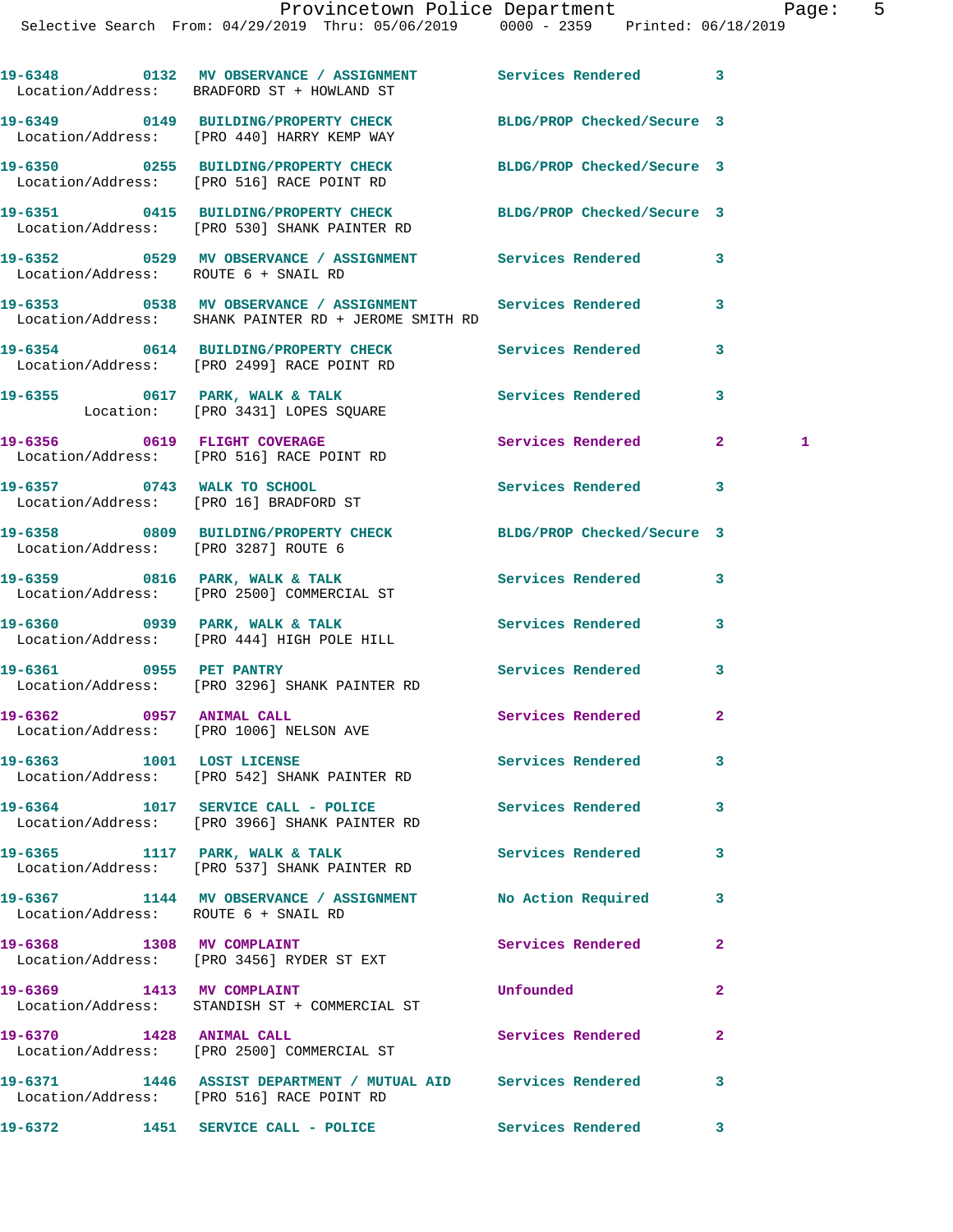|                                      | Provincetown Police Department<br>Selective Search From: 04/29/2019 Thru: 05/06/2019 0000 - 2359 Printed: 06/18/2019 |                                  |              |
|--------------------------------------|----------------------------------------------------------------------------------------------------------------------|----------------------------------|--------------|
|                                      | Location/Address: [PRO 569] WINSLOW ST                                                                               |                                  |              |
|                                      | 19-6373 1550 PARK, WALK & TALK Services Rendered 3<br>Location/Address: [PRO 105] COMMERCIAL ST                      |                                  |              |
|                                      | 19-6374 1604 ASSIST CITIZEN<br>Location/Address: [PRO 542] SHANK PAINTER RD                                          | SPOKEN TO                        | 3            |
|                                      | 19-6376 1730 MV OBSERVANCE / ASSIGNMENT Services Rendered 3<br>Location/Address: [PRO 4136] BRADFORD ST              |                                  |              |
|                                      | 19-6377 1737 ANIMAL CALL<br>Location/Address: [PRO 106] COMMERCIAL ST                                                | SPOKEN TO AND TO A THE SPOKEN TO | $\mathbf{2}$ |
|                                      | 19-6378 1800 ASSIST DEPARTMENT / MUTUAL AID Services Rendered 3<br>Location: [TRU] TRURO POLICE DEPARTMENT           |                                  |              |
|                                      | 19-6379 1821 BUILDING/PROPERTY CHECK Services Rendered 3<br>Location/Address: [PRO 106] COMMERCIAL ST                |                                  |              |
|                                      | 19-6380 1838 PARK, WALK & TALK 1999 Services Rendered<br>Location/Address: [PRO 597] COMMERCIAL ST                   |                                  | 3            |
|                                      | 19-6381 1842 BUILDING/PROPERTY CHECK BLDG/PROP Checked/Secure 3<br>Location/Address: [PRO 519] RACE POINT RD         |                                  |              |
|                                      | 19-6382 1938 ASSIST DEPARTMENT / MUTUAL AID Could Not Locate<br>Location/Address: [PRO 516] RACE POINT RD            |                                  | 3            |
|                                      | 19-6383 2053 BUILDING/PROPERTY CHECK Services Rendered 3<br>Location/Address: [PRO 2493] BRADFORD ST                 |                                  |              |
| Location/Address: ROUTE 6 + SNAIL RD | 19-6384 2109 MV OBSERVANCE / ASSIGNMENT VERBAL WARNING                                                               |                                  | 3            |
| 19-6385 2115 MV STOP                 | Location/Address: ROUTE $6 +$ CONWELL ST<br>Refer To Citation: $\frac{19-414-\text{CN}}{2}$                          | <b>VERBAL WARNING</b>            | 3            |
|                                      | 19-6386 2127 BUILDING/PROPERTY CHECK Services Rendered 3<br>Location/Address: [PRO 3259] MACMILLAN WHARF             |                                  |              |
|                                      | 19-6387 2134 BUILDING/PROPERTY CHECK<br>Location/Address: [PRO 2483] COMMERCIAL ST                                   | Services Rendered 3              |              |
|                                      | 19-6388 2255 MEDICAL EMERGENCY<br>Location/Address: [PRO 1628] MECHANIC ST                                           | Transported to Hospital 1        |              |
| For Date: $05/02/2019$ - Thursday    |                                                                                                                      |                                  |              |
|                                      | 19-6389 0034 BUILDING/PROPERTY CHECK BLDG/PROP Checked/Secure 3<br>Location/Address: [PRO 2898] JEROME SMITH RD      |                                  |              |
|                                      | 19-6390 0038 PARK, WALK & TALK<br>Location/Address: [PRO 539] SHANK PAINTER RD                                       | <b>Services Rendered</b>         | 3            |
|                                      | 19-6391 0139 BUILDING/PROPERTY CHECK BLDG/PROP Checked/Secure 3<br>Location/Address: [PRO 3609] COMMERCIAL ST        |                                  |              |
|                                      | 19-6392 0151 PARK, WALK & TALK<br>Location/Address: [PRO 105] COMMERCIAL ST                                          | BLDG/PROP Checked/Secure 3       |              |
|                                      | 19-6393 0229 BUILDING/PROPERTY CHECK Services Rendered<br>Location/Address: [PRO 3259] MACMILLAN WHARF               |                                  | 3            |
|                                      | 19-6394 0238 MV OBSERVANCE / ASSIGNMENT Services Rendered<br>Location/Address: RYDER ST + BRADFORD ST                |                                  | 3            |
|                                      | 19-6395 0311 BUILDING/PROPERTY CHECK BLDG/PROP Checked/Secure 3<br>Location/Address: [PRO 512] PRINCE ST             |                                  |              |
|                                      |                                                                                                                      |                                  |              |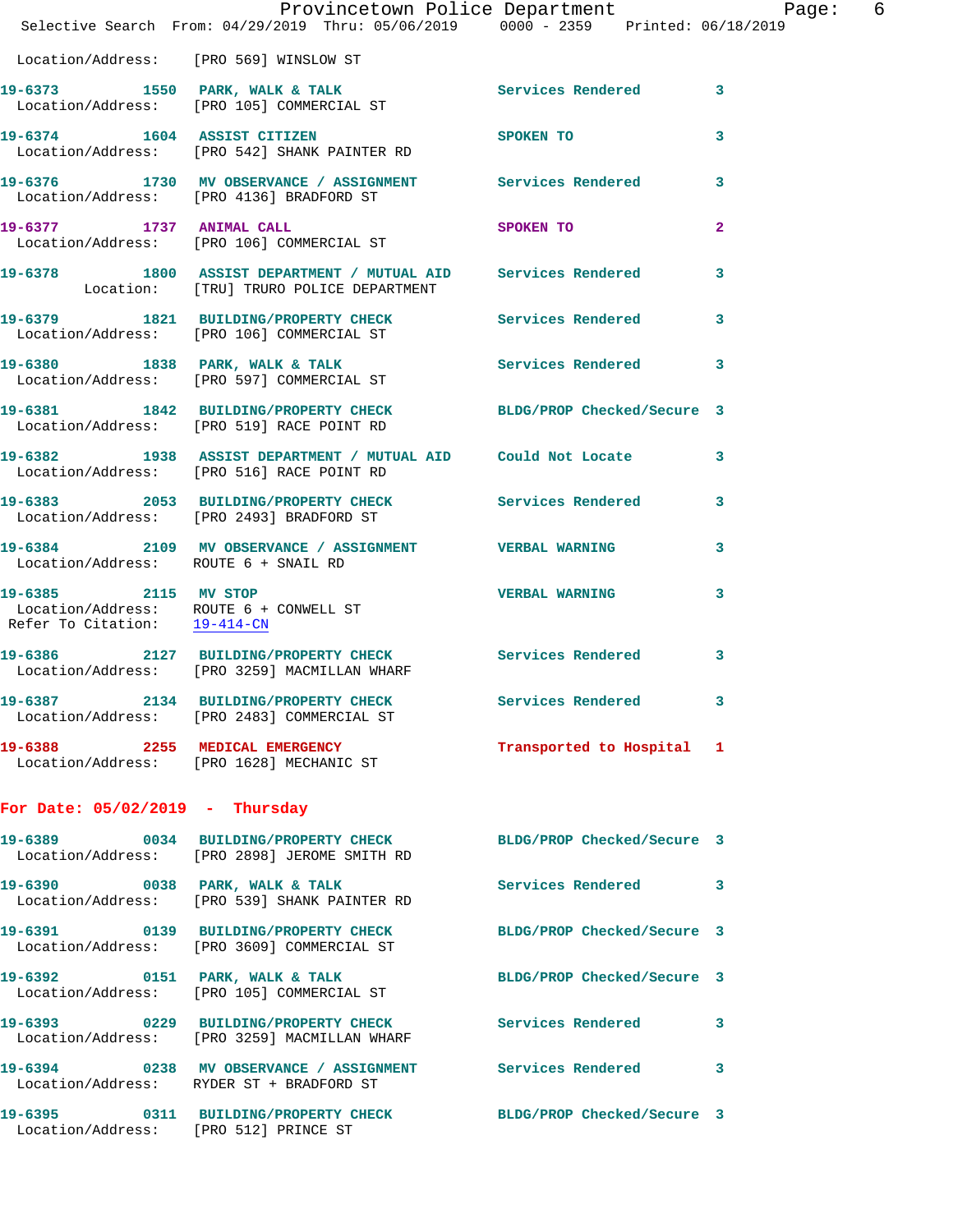|                                                                                              | 19-6396 0524 BUILDING/PROPERTY CHECK<br>Location/Address: [PRO 1778] SHANK PAINTER RD                         | BLDG/PROP Checked/Secure 3 |                |
|----------------------------------------------------------------------------------------------|---------------------------------------------------------------------------------------------------------------|----------------------------|----------------|
|                                                                                              | 19-6397 0535 BUILDING/PROPERTY CHECK BLDG/PROP Checked/Secure 3<br>Location/Address: [PRO 2977] COMMERCIAL ST |                            |                |
| 19-6398 0549 ASSIST CITIZEN                                                                  | Location/Address: [PRO 1119] WAREHAM ST                                                                       | Services Rendered          | 3              |
| 19-6400 0706 FOLLOW UP                                                                       | Location/Address: [PRO 1119] WAREHAM ST                                                                       | Services Rendered          | $\overline{a}$ |
| 19-6399 0722 911 - GENERAL                                                                   | Location/Address: [PRO 3126] OLD ANN PAGE WAY                                                                 | <b>SPOKEN TO</b>           | 1              |
|                                                                                              | 19-6401 0807 BUILDING/PROPERTY CHECK<br>Location/Address: [PRO 2898] JEROME SMITH RD                          | <b>Services Rendered</b>   | 3              |
|                                                                                              | 19-6402 0815 SERVICE CALL - POLICE 3ervices Rendered<br>Location/Address: [PRO 569] WINSLOW ST                |                            | 3              |
| Location/Address: ROUTE 6 + SNAIL RD                                                         | 19-6403 6855 MV OBSERVANCE / ASSIGNMENT Services Rendered                                                     |                            | 3              |
| Location/Address: RACE POINT RD                                                              | 19-6405 0940 COMPLAINT - GENERAL SPOKEN TO                                                                    |                            | 3              |
| Location/Address: [PRO 3440] ROUTE 6                                                         | 19-6406 1037 MV OBSERVANCE / ASSIGNMENT Services Rendered                                                     |                            | 3              |
| 19-6407 1134 MV STOP<br>Location/Address: [PRO 670] ALDEN ST<br>Refer To Citation: 19-415-CN |                                                                                                               | <b>VERBAL WARNING</b>      | 3              |
| 19-6409 1155 MEDICAL EMERGENCY                                                               | Location/Address: [PRO 1119] WAREHAM ST                                                                       | <b>Services Rendered</b>   | $\mathbf{1}$   |
|                                                                                              | 19-6410 1226 MEDICAL EMERGENCY<br>Location/Address: [PRO 3252] COMMERCIAL ST                                  | Transported to Hospital    | 1              |
|                                                                                              | 19-6412 1315 PARKING COMPLAINT<br>Location/Address: [PRO 542] SHANK PAINTER RD                                | SPOKEN TO                  | 3              |
|                                                                                              | 19-6411 1318 MEDICAL EMERGENCY<br>Location/Address: [PRO 440] HARRY KEMP WAY                                  | Transported to Hospital 1  |                |
| 19-6417 1417 MV COMPLAINT<br>Location/Address: [PRO 3898] ALDEN ST                           |                                                                                                               | SPOKEN TO                  | $\mathbf{2}$   |
| 19-6413 1452 ANIMAL CALL                                                                     | Location/Address: [PRO 1711] BRADFORD ST                                                                      | Services Rendered          | $\mathbf{2}$   |
|                                                                                              | 19-6414 1456 FLIGHT COVERAGE<br>Location/Address: [PRO 516] RACE POINT RD                                     | Services Rendered          | $\overline{2}$ |
|                                                                                              | 19-6416 1529 MV OBSERVANCE / ASSIGNMENT<br>Location/Address: [PRO 3430] COMMERCIAL ST                         | Services Rendered          | 3              |
|                                                                                              | 19-6418 1541 PARK, WALK & TALK<br>Location/Address: [PRO 105] COMMERCIAL ST                                   | No Action Required         | 3              |
| 19-6419 1554 ASSIST CITIZEN                                                                  | Location/Address: [PRO 1628] MECHANIC ST                                                                      | SPOKEN TO                  | 3              |
| 19-6420 1640 MV COLLISION                                                                    | Location/Address: [PRO 3405] COMMERCIAL ST                                                                    | Services Rendered          | 1              |
|                                                                                              | 19-6421 1650 BUILDING/PROPERTY CHECK                                                                          | <b>Services Rendered</b>   | 3              |

Location/Address: [PRO 1638] COMMERCIAL ST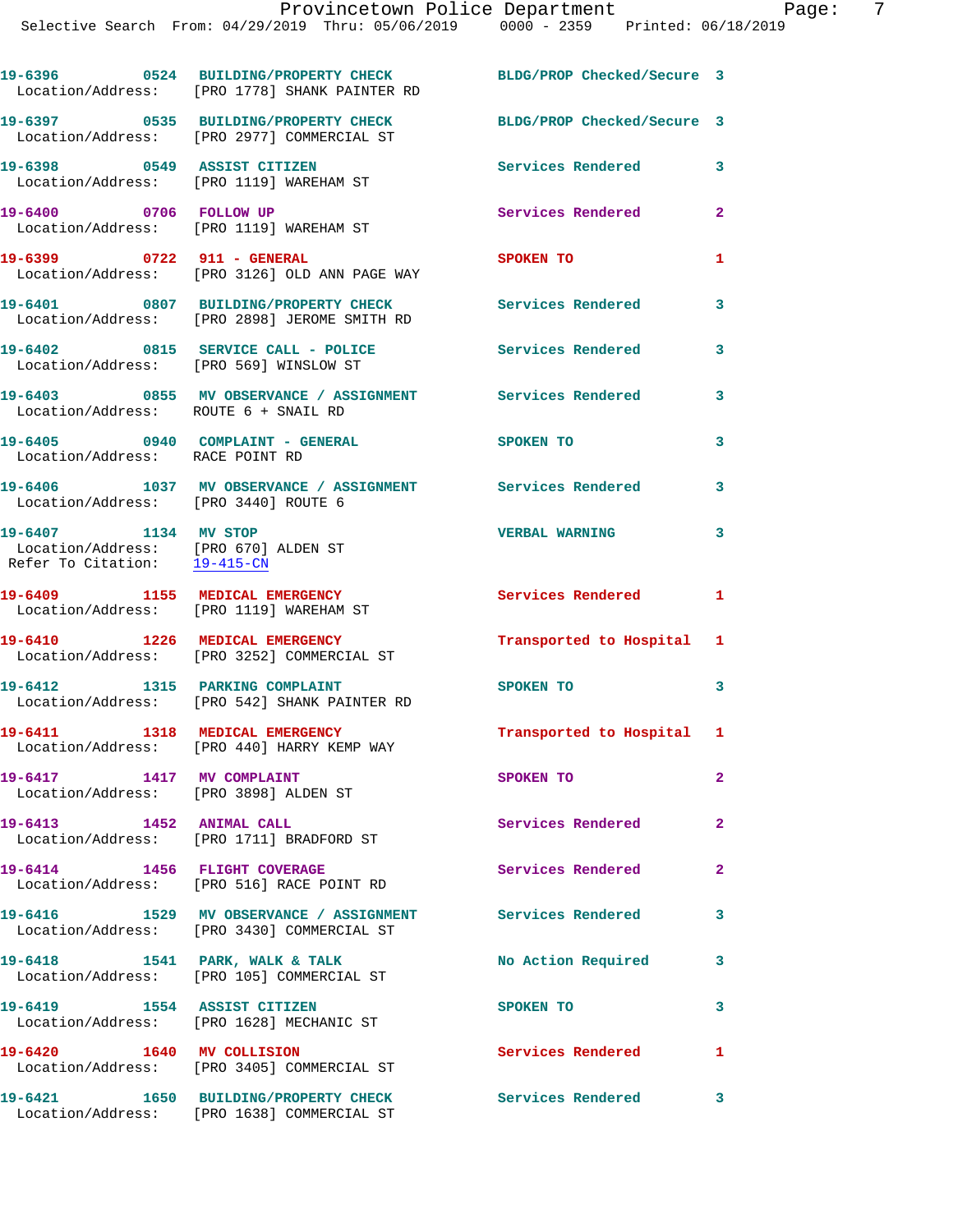|                                                                    | Provincetown Police Department<br>Selective Search From: 04/29/2019 Thru: 05/06/2019   0000 - 2359   Printed: 06/18/2019 |                                                                                                                                                                                                                               | Page: 8      |  |
|--------------------------------------------------------------------|--------------------------------------------------------------------------------------------------------------------------|-------------------------------------------------------------------------------------------------------------------------------------------------------------------------------------------------------------------------------|--------------|--|
|                                                                    | 19-6422 1708 HARASSMENT / THREATS SPOKEN TO<br>Location/Address: [PRO 3742] COMMERCIAL ST                                |                                                                                                                                                                                                                               | $\mathbf{2}$ |  |
|                                                                    | 19-6423 1758 MV OBSERVANCE / ASSIGNMENT Services Rendered 3<br>Location/Address: [PRO 530] SHANK PAINTER RD              |                                                                                                                                                                                                                               |              |  |
|                                                                    | 19-6424 1820 MEDICAL EMERGENCY<br>Location/Address: [PRO 1466] COMMERCIAL ST                                             | PATIENT REFUSAL                                                                                                                                                                                                               | $\mathbf{1}$ |  |
| 19-6425 1824 MV STOP<br>Refer To Citation: 19-416-CN               | Location/Address: [PRO 2908] BRADFORD ST                                                                                 | VERBAL WARNING 3                                                                                                                                                                                                              |              |  |
|                                                                    | 19-6426 1902 MEDICAL EMERGENCY Services Rendered<br>Location/Address: [PRO 1303] BROWNE ST                               |                                                                                                                                                                                                                               | 1            |  |
| Location/Address: [PRO 3222] ALDEN ST                              | 19-6428 2038 MEDICAL EMERGENCY                                                                                           | <b>Unfounded</b>                                                                                                                                                                                                              | $\mathbf{1}$ |  |
|                                                                    | 19-6429 2127 BUILDING/PROPERTY CHECK Services Rendered 3<br>Location/Address: [PRO 3259] MACMILLAN WHARF                 |                                                                                                                                                                                                                               |              |  |
| 19-6430 2132 LOST PROPERTY<br>Location/Address: [PRO 87] CENTER ST |                                                                                                                          | Services Rendered                                                                                                                                                                                                             | 3            |  |
|                                                                    | 19-6431 2228 SUSPICIOUS ACTIVITY<br>Location/Address: [PRO 365] COMMERCIAL ST                                            | Services Rendered 2                                                                                                                                                                                                           |              |  |
|                                                                    | 19-6432 2257 BUILDING/PROPERTY CHECK BLDG/PROP Checked/Secure 3<br>Location/Address: [PRO 182] COMMERCIAL ST             |                                                                                                                                                                                                                               |              |  |
|                                                                    | 19-6433 2302 BUILDING/PROPERTY CHECK BLDG/PROP Checked/Secure 3<br>Location/Address: [PRO 519] RACE POINT RD             |                                                                                                                                                                                                                               |              |  |
|                                                                    | 19-6434 2341 BUILDING/PROPERTY CHECK BLDG/PROP Checked/Secure 3<br>Location/Address: [PRO 106] COMMERCIAL ST             |                                                                                                                                                                                                                               |              |  |
|                                                                    | 19-6435 2350 MV COMPLAINT<br>Location/Address: [PRO 105] COMMERCIAL ST                                                   | FOLLOW UP AND THE STATE OF THE STATE OF THE STATE OF THE STATE OF THE STATE OF THE STATE OF THE STATE OF THE STATE OF THE STATE OF THE STATE OF THE STATE OF THE STATE OF THE STATE OF THE STATE OF THE STATE OF THE STATE OF | $\mathbf{2}$ |  |
| Location/Address: [PRO 2513] ROUTE 6                               | 19-6436 2359 MV OBSERVANCE / ASSIGNMENT Services Rendered 3                                                              |                                                                                                                                                                                                                               |              |  |
| For Date: $05/03/2019$ - Friday                                    |                                                                                                                          |                                                                                                                                                                                                                               |              |  |
| Location/Address: [PRO 413] CONWELL ST                             | 19-6437 60043 MV OBSERVANCE / ASSIGNMENT Services Rendered 3                                                             |                                                                                                                                                                                                                               |              |  |
| Location/Address: [PRO 569] WINSLOW ST                             | 19-6438 0203 BUILDING/PROPERTY CHECK                                                                                     | BLDG/PROP Checked/Secure 3                                                                                                                                                                                                    |              |  |
|                                                                    | 19-6439 0217 BUILDING/PROPERTY CHECK BLDG/PROP Checked/Secure 3<br>Location/Address: [PRO 488] MAYFLOWER ST              |                                                                                                                                                                                                                               |              |  |
|                                                                    | Location/Address: [PRO 539] SHANK PAINTER RD                                                                             | Services Rendered 2                                                                                                                                                                                                           |              |  |
|                                                                    | 19-6441 0334 BUILDING/PROPERTY CHECK BLDG/PROP Checked/Secure 3<br>Location/Address: [PRO 2539] RYDER ST EXT             |                                                                                                                                                                                                                               |              |  |
|                                                                    | 19-6442 0413 BUILDING/PROPERTY CHECK<br>Location/Address: [PRO 379] COMMERCIAL ST                                        | BLDG/PROP Checked/Secure 3                                                                                                                                                                                                    |              |  |
|                                                                    |                                                                                                                          |                                                                                                                                                                                                                               |              |  |

**19-6443 0424 BUILDING/PROPERTY CHECK Services Rendered 3**  Location/Address: [PRO 2499] RACE POINT RD

**19-6444 0430 BUILDING/PROPERTY CHECK BLDG/PROP Checked/Secure 3**  Location/Address: [PRO 517] RACE POINT RD

**19-6445 0450 MEDICAL EMERGENCY Services Rendered 1**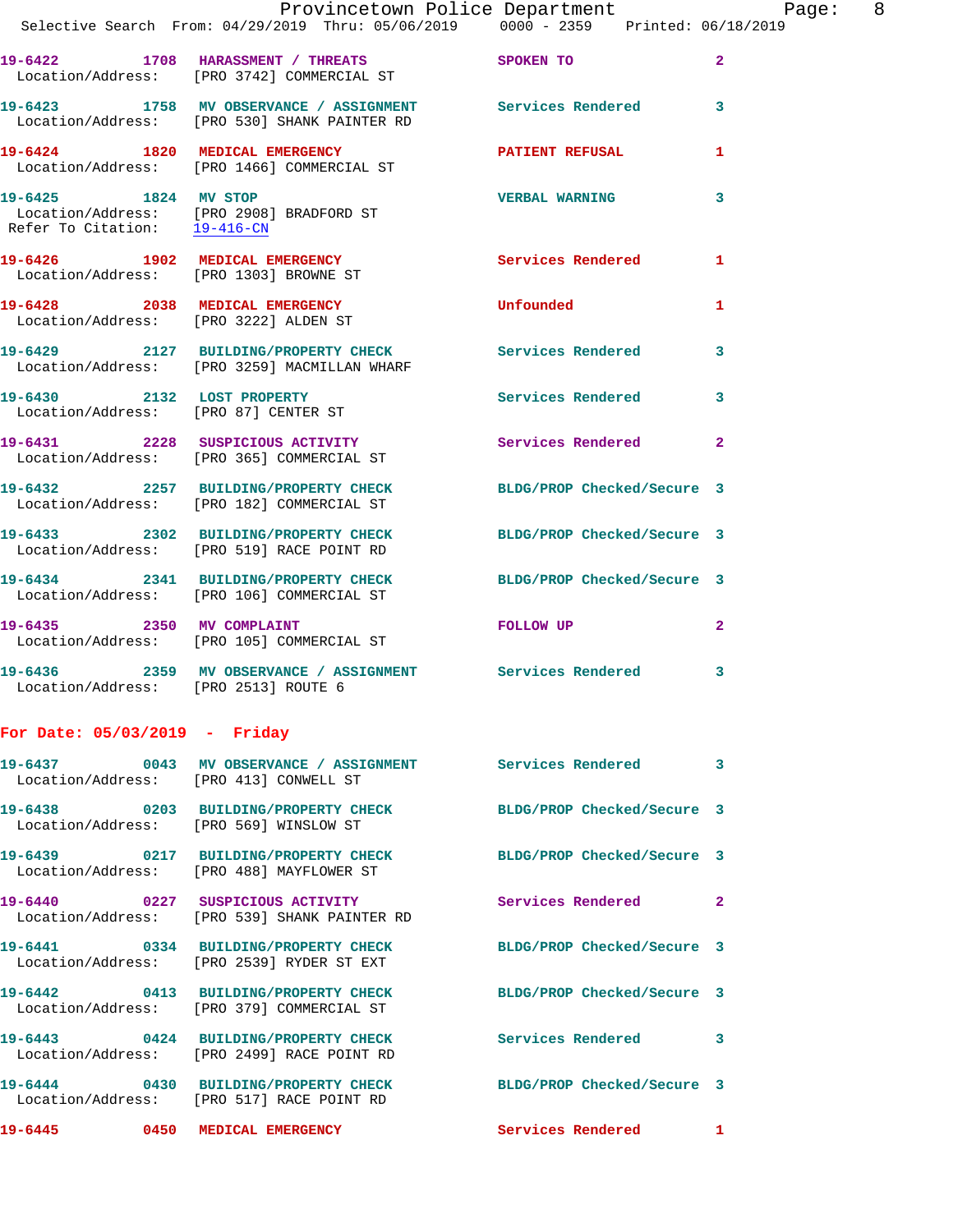|                                                      | Provincetown Police Department Page: 9<br>Selective Search From: 04/29/2019 Thru: 05/06/2019 0000 - 2359 Printed: 06/18/2019 |                           |              |
|------------------------------------------------------|------------------------------------------------------------------------------------------------------------------------------|---------------------------|--------------|
|                                                      | Location/Address: [PRO 943] HARRY KEMP WAY                                                                                   |                           |              |
|                                                      | 19-6446 0601 PARK, WALK & TALK Services Rendered 3<br>Location: [PRO 3431] LOPES SQUARE                                      |                           |              |
|                                                      | 19-6447 0629 SERVICE CALL - POLICE Services Rendered 3<br>Location/Address: [PRO 516] RACE POINT RD                          |                           |              |
|                                                      | 19-6448 0807 SERVICE CALL - POLICE Services Rendered 3<br>Location/Address: [PRO 569] WINSLOW ST                             |                           |              |
|                                                      | 19-6449 0821 MV STOP<br>Location/Address: [PRO 2479] ROUTE 6<br>Refer To Citation: 19-417-CN                                 | <b>VERBAL WARNING</b>     | 3            |
|                                                      | 19-6450 0834 LOST PROPERTY<br>Location/Address: [PRO 542] SHANK PAINTER RD                                                   | Services Rendered 3       |              |
|                                                      | 19-6451 0908 SERVICE CALL - POLICE SPOKEN TO<br>Location/Address: [PRO 2483] COMMERCIAL ST                                   |                           | 3            |
|                                                      | 19-6452 0943 ANIMAL CALL<br>Location/Address: [PRO 3128] CONWELL ST                                                          | Services Rendered         | $\mathbf{2}$ |
|                                                      | 19-6455 1038 PARKING COMPLAINT Services Rendered 3<br>Location/Address: [PRO 196] COMMERCIAL ST                              |                           |              |
|                                                      | 19-6456 1153 PARK, WALK & TALK Services Rendered<br>Location/Address: [PRO 3296] SHANK PAINTER RD                            |                           | 3            |
|                                                      | 19-6463 1216 GENERAL INFO Services Rendered 3<br>Location/Address: [PRO 530] SHANK PAINTER RD                                |                           |              |
|                                                      | 19-6457 1239 MV OBSERVANCE / ASSIGNMENT Services Rendered<br>Location/Address: [PRO 3672] ROUTE 6                            |                           | 3            |
| 19-6458 1240 MV COMPLAINT                            | Location/Address: [PRO 1325] COMMERCIAL ST                                                                                   | SPOKEN TO                 | $\mathbf{2}$ |
| Location/Address: COMMERCIAL ST                      | 19-6459 1246 PARK, WALK & TALK 1999 Services Rendered 3                                                                      |                           |              |
| 19-6460 1250 HAZARDS                                 | Location/Address: WEST VINE ST + BRADFORD ST EXT                                                                             | Services Rendered 2       |              |
| 19-6461 1301 MV STOP<br>Refer To Citation: 19-418-CN | Location/Address: [PRO 2513] ROUTE 6                                                                                         | <b>VERBAL WARNING</b>     | 3            |
|                                                      | 19-6462 1303 ANIMAL CALL<br>Location/Address: [PRO 3233] RACE POINT RD                                                       | SPOKEN TO                 | $\mathbf{2}$ |
|                                                      | 19-6464 1511 SERVICE CALL - POLICE<br>Location/Address: [PRO 516] RACE POINT RD                                              | <b>Services Rendered</b>  | 3            |
|                                                      | 19-6465 1555 MV OBSERVANCE / ASSIGNMENT Services Rendered<br>Location/Address: HOWLAND ST + BRADFORD ST                      |                           | 3            |
| 19-6466 1557 GENERAL INFO                            | Location/Address: [PRO 542] SHANK PAINTER RD                                                                                 | No Action Required 3      |              |
|                                                      | 19-6467 1609 PARK, WALK & TALK<br>Location/Address: [PRO 175] COMMERCIAL ST                                                  | Services Rendered         | 3            |
|                                                      | 19-6468 1622 BUILDING/PROPERTY CHECK Services Rendered<br>Location/Address: [PRO 2977] COMMERCIAL ST                         |                           | 3            |
|                                                      | 19-6469 1627 BUILDING/PROPERTY CHECK Services Rendered<br>Location/Address: [PRO 3430] COMMERCIAL ST                         |                           | 3            |
|                                                      | 19-6471 1649 MEDICAL EMERGENCY                                                                                               | Transported to Hospital 1 |              |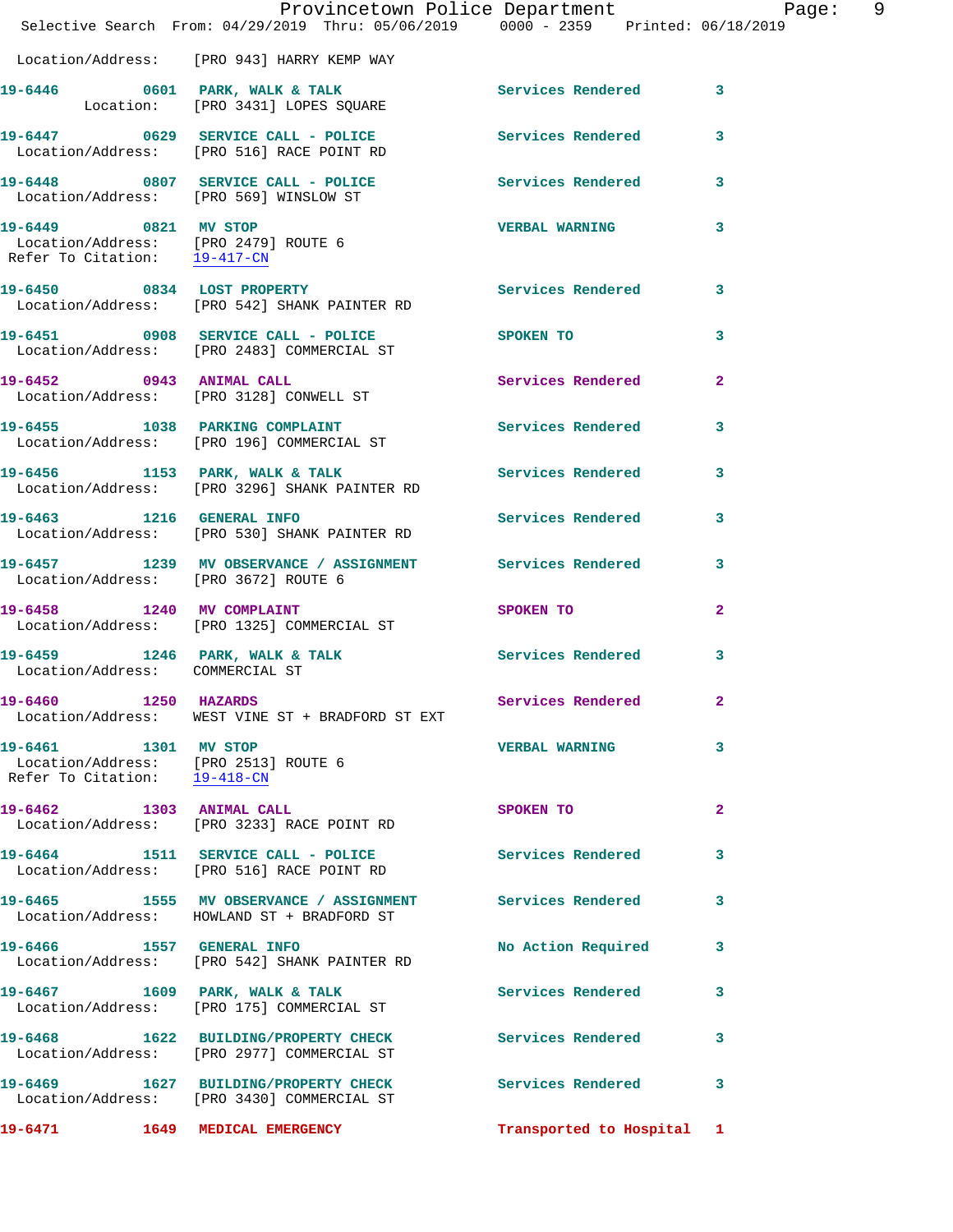|                                                                                       | Provincetown Police Department<br>Selective Search From: 04/29/2019 Thru: 05/06/2019 0000 - 2359 Printed: 06/18/2019 |                            | Page:                   | 10 |
|---------------------------------------------------------------------------------------|----------------------------------------------------------------------------------------------------------------------|----------------------------|-------------------------|----|
|                                                                                       | Location/Address: [PRO 440] HARRY KEMP WAY                                                                           |                            |                         |    |
|                                                                                       | 19-6472   1719 MV OBSERVANCE / ASSIGNMENT   Services Rendered   3<br>Location/Address: BRADFORD ST                   |                            |                         |    |
| Refer To Citation: $19-419-CN$                                                        | 19-6473 1733 MV STOP<br>Location/Address: [PRO 44] BRADFORD ST                                                       | VERBAL WARNING 3           |                         |    |
|                                                                                       | 19-6474 1735 BUILDING/PROPERTY CHECK Services Rendered 3<br>Location/Address: [PRO 2500] COMMERCIAL ST               |                            |                         |    |
|                                                                                       | 19-6475 1738 PARK, WALK & TALK Services Rendered<br>Location: [PRO 3431] LOPES SQUARE                                |                            | $\mathbf{3}$            |    |
|                                                                                       | 19-6476 1757 MV OBSERVANCE / ASSIGNMENT Services Rendered 3<br>Location/Address: BRADFORD ST + HOWLAND ST            |                            |                         |    |
|                                                                                       | 19-6477 1802 MV COMPLAINT<br>Location/Address: [PRO 3593] COMMERCIAL ST                                              | <b>Services Rendered</b>   | $\mathbf{2}$            |    |
| 19-6478 1818 MV STOP<br>Location/Address: STANDISH ST<br>Refer To Citation: 19-420-CN |                                                                                                                      | VERBAL WARNING             | 3                       |    |
| Refer To Citation: $19-422-CN$                                                        | 19-6479 1827 MV STOP<br>Location/Address: [PRO 537] SHANK PAINTER RD                                                 | <b>VERBAL WARNING</b>      | $\overline{\mathbf{3}}$ |    |
|                                                                                       | 19-6480 1840 MEDICAL EMERGENCY Services Rendered<br>Location/Address: [PRO 965] KIMBERLY LN                          |                            | 1                       |    |
|                                                                                       | 19-6481 1854 MV OBSERVANCE / ASSIGNMENT Services Rendered 3<br>Location/Address: [PRO 530] SHANK PAINTER RD          |                            |                         |    |
|                                                                                       | 19-6482 1916 MV STOP<br>Location/Address: CENTRAL ST + BRADFORD ST<br>Refer To Citation: $\frac{19-423-CN}{2}$       | <b>VERBAL WARNING</b>      | 3                       |    |
|                                                                                       | 19-6483 1924 PARKING COMPLAINT<br>Location/Address: [PRO 49] BRADFORD ST                                             | Services Rendered          | 3                       |    |
| Location/Address: [TRU] COLLINS RD                                                    | 19-6801 2021 ASSIST DEPARTMENT / MUTUAL AID Services Rendered                                                        |                            | 3                       |    |
| Location/Address: ROUTE 6 + SNAIL RD                                                  | 19-6484 2041 MV OBSERVANCE / ASSIGNMENT Services Rendered                                                            |                            | 3                       |    |
|                                                                                       | 19-6485 2201 BUILDING/PROPERTY CHECK<br>Location/Address: [PRO 2540] RACE POINT RD                                   | Services Rendered          | 3                       |    |
| Location/Address: WAREHAM ST                                                          | 19-6486 2207 BUILDING/PROPERTY CHECK Services Rendered 3                                                             |                            |                         |    |
|                                                                                       | 19-6487 2339 BUILDING/PROPERTY CHECK<br>Location/Address: [PRO 440] HARRY KEMP WAY                                   | BLDG/PROP Checked/Secure 3 |                         |    |
|                                                                                       | 19-6488 2352 MV OBSERVANCE / ASSIGNMENT Services Rendered 3<br>Location/Address: [PRO 595] BRADFORD ST               |                            |                         |    |
| For Date: $05/04/2019$ - Saturday                                                     |                                                                                                                      |                            |                         |    |
|                                                                                       | 19-6489 0031 ASSIST CITIZEN<br>Location/Address: [PRO 3335] COMMERCIAL ST                                            | Services Rendered 3        |                         |    |
|                                                                                       | 19-6490 0104 MV OBSERVANCE / ASSIGNMENT Services Rendered<br>Location/Address: BRADFORD ST + RYDER ST                |                            | 3                       |    |
|                                                                                       | 19-6492 0125 BUILDING/PROPERTY CHECK BLDG/PROP Checked/Secure 3<br>Location/Address: [PRO 182] COMMERCIAL ST         |                            |                         |    |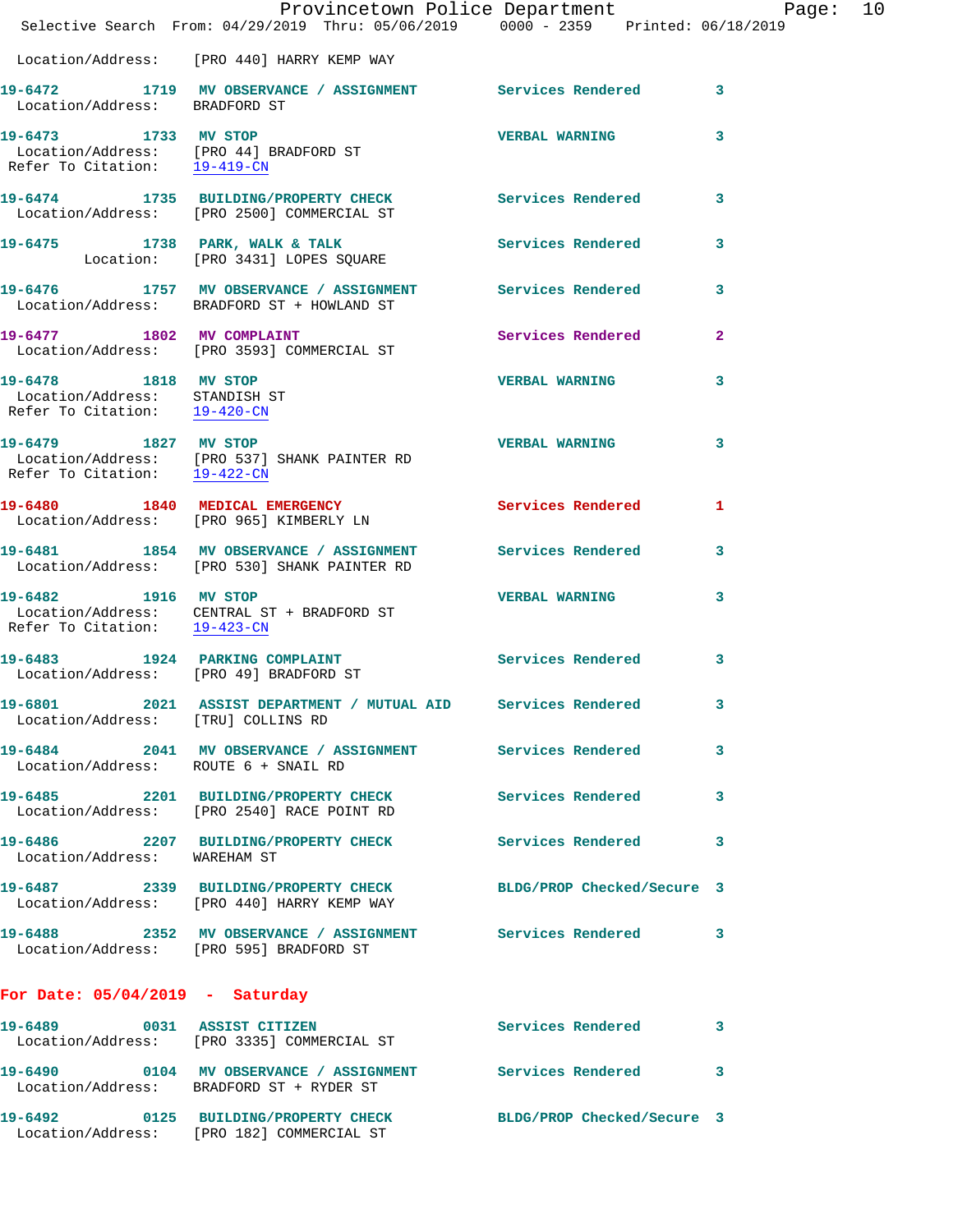|                                                                  | 19-6493 0131 BUILDING/PROPERTY CHECK<br>Location/Address: [PRO 175] COMMERCIAL ST                               | BLDG/PROP Checked/Secure 3 |                |   |
|------------------------------------------------------------------|-----------------------------------------------------------------------------------------------------------------|----------------------------|----------------|---|
|                                                                  | 19-6495 0144 BUILDING/PROPERTY CHECK<br>Location/Address: [PRO 1119] WAREHAM ST                                 | Services Rendered          | 3              |   |
|                                                                  | 19-6494 0145 BUILDING/PROPERTY CHECK<br>Location/Address: [PRO 382] COMMERCIAL ST                               | BLDG/PROP Checked/Secure 3 |                |   |
|                                                                  | 19-6496 6208 MV OBSERVANCE / ASSIGNMENT Services Rendered<br>Location/Address: [PRO 530] SHANK PAINTER RD       |                            | 3              |   |
|                                                                  | 19-6497 0212 ASSIST CITIZEN<br>Location/Address: [PRO 2577] BRADFORD ST                                         | Services Rendered          | 3              |   |
|                                                                  | 19-6498 0304 BUILDING/PROPERTY CHECK Services Rendered<br>Location/Address: [PRO 2490] PROVINCELANDS RD         |                            | 3              |   |
|                                                                  | 19-6499 		 0333 BUILDING/PROPERTY CHECK Services Rendered<br>Location/Address: [PRO 3259] MACMILLAN WHARF       |                            | 3              |   |
| Location/Address: SNAIL RD                                       | 19-6500 0528 MV OBSERVANCE / ASSIGNMENT Services Rendered                                                       |                            | 3              |   |
| Location/Address: ROUTE 6 + HOWLAND ST                           | 19-6501 0528 MV OBSERVANCE / ASSIGNMENT Services Rendered                                                       |                            | 3              |   |
|                                                                  | 19-6503 0704 MEDICAL EMERGENCY<br>Location/Address: [PRO 1014] NELSON AVE                                       | Transported to Hospital    | 1              |   |
|                                                                  | 19-6504 0739 BUILDING/PROPERTY CHECK<br>Location/Address: [PRO 2977] COMMERCIAL ST                              | Services Rendered          | 3              |   |
|                                                                  | 19-6505 0804 MV OBSERVANCE / ASSIGNMENT Services Rendered<br>Location/Address: COMMERCIAL ST + PROVINCELANDS RD |                            | 3              |   |
|                                                                  | 19-6506 0857 ALARM - GENERAL<br>Location/Address: [PRO 1106] BAYBERRY AVE                                       | <b>False Alarm</b>         | 1              |   |
|                                                                  | 19-6507 0911 MEDICAL EMERGENCY<br>Location/Address: [PRO 2115] WINSLOW ST                                       | Transported to Hospital    | 1              |   |
|                                                                  | 19-6509 1009 MV OBSERVANCE / ASSIGNMENT Services Rendered<br>Location/Address: SNAIL RD + COMMERCIAL ST         |                            | 3              |   |
|                                                                  | $19-6510$ $1054$ PARK, WALK & TALK<br>Location/Address: [PRO 2728] COMMERCIAL ST                                | Services Rendered          |                |   |
| 19-6511 1104 MV COMPLAINT<br>Location/Address: [PRO 431] DYER ST |                                                                                                                 | Services Rendered          | $\overline{2}$ |   |
|                                                                  | 19-6513 1211 MEDICAL EMERGENCY<br>Location/Address: [PRO 3222] ALDEN ST                                         | Transported to Hospital    | 1              |   |
|                                                                  | 19-6515 1313 ALARM - GENERAL<br>Location/Address: [PRO 662] COMMERCIAL ST                                       | False Alarm                | 1              |   |
| 19-6517 1523 ANIMAL CALL                                         | Location/Address: [PRO 3504] COMMERCIAL ST                                                                      | SPOKEN TO                  | $\mathbf{2}$   |   |
|                                                                  | 19-6518 1553 PARK, WALK & TALK<br>Location/Address: [PRO 105] COMMERCIAL ST                                     | Services Rendered          | 3              |   |
|                                                                  | 19-6519 1609 PARK, WALK & TALK<br>Location: [PRO 3431] LOPES SQUARE                                             | Services Rendered          | 3              |   |
| 19-6520 1632 KIDNAPPING<br>Location/Address: COURT ST            |                                                                                                                 | SPOKEN TO                  | $\mathbf{1}$   | 1 |
| 19-6521 1641 MEDICAL EMERGENCY                                   |                                                                                                                 | <b>PATIENT REFUSAL</b>     | 1              |   |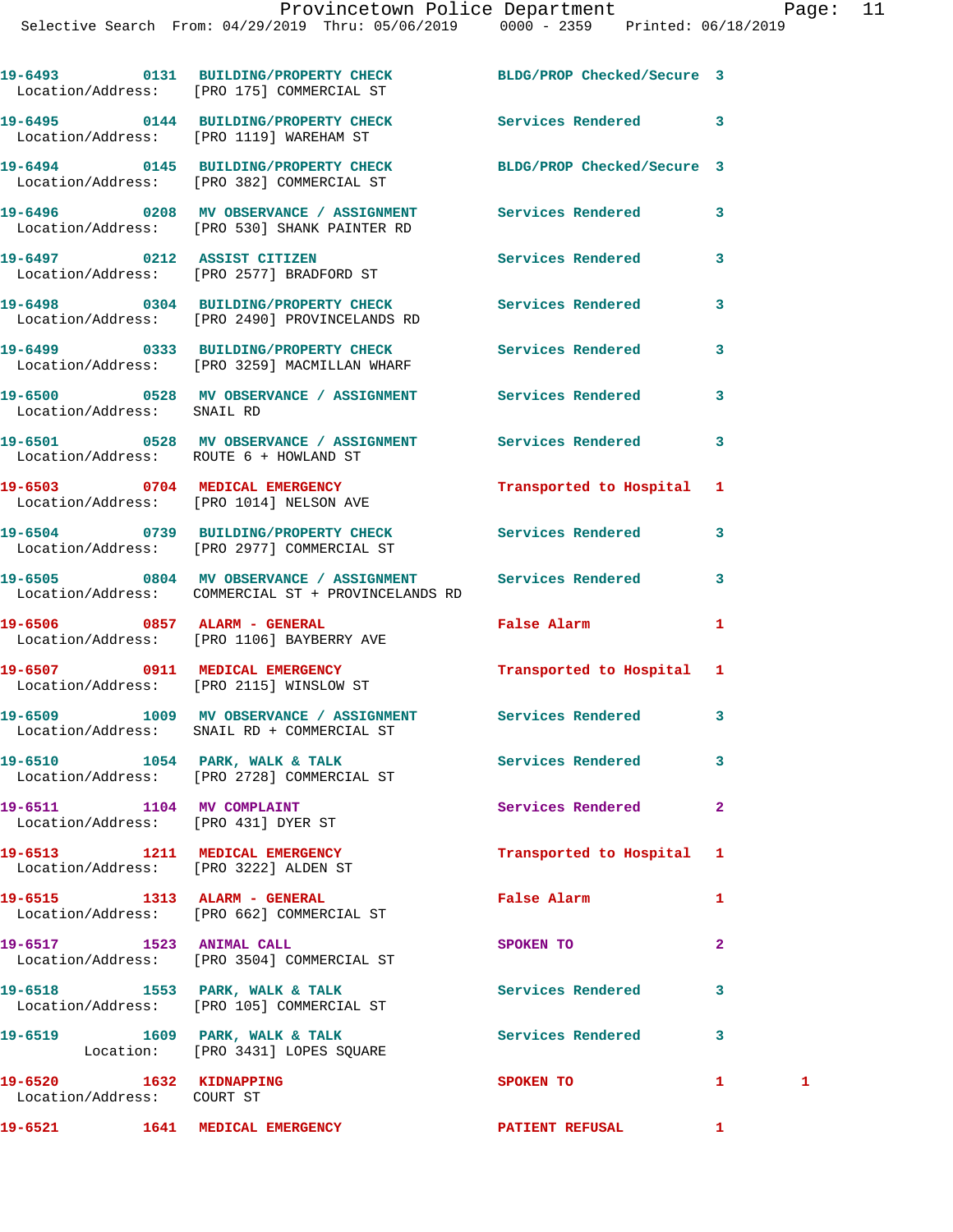|                                                                                                                                                         |                           |  | Provincetown Police Department Page: 12<br>Selective Search From: 04/29/2019 Thru: 05/06/2019 0000 - 2359 Printed: 06/18/2019 |                         |  |
|---------------------------------------------------------------------------------------------------------------------------------------------------------|---------------------------|--|-------------------------------------------------------------------------------------------------------------------------------|-------------------------|--|
| Location/Address: COURT ST                                                                                                                              |                           |  |                                                                                                                               |                         |  |
| 19-6522 1701 HAZARDS<br>Location/Address: ROUTE 6 + HOWLAND ST                                                                                          |                           |  | Removed Hazard 2                                                                                                              |                         |  |
| Location/Address: [PRO 3633] COMMERCIAL ST                                                                                                              |                           |  | 19-6523 1831 MEDICAL EMERGENCY Transported to Hospital 1                                                                      |                         |  |
| 19-6525 1911 GENERAL INFO<br>Location/Address: [PRO 2483] COMMERCIAL ST                                                                                 |                           |  | SPOKEN TO                                                                                                                     | $\overline{\mathbf{3}}$ |  |
| 19-6528 2004 NOISE COMPLAINT<br>Location/Address: [PRO 1511] BRADFORD ST                                                                                |                           |  | SPOKEN TO                                                                                                                     | 3                       |  |
| Location/Address: [PRO 539] SHANK PAINTER RD                                                                                                            |                           |  | 19-6527 2007 BUILDING/PROPERTY CHECK BLDG/PROP Checked/Secure 3                                                               |                         |  |
| Refer To Accident: 19-25-AC<br>Refer To Arrest: 19-55-AR                                                                                                |                           |  | Services Rendered 2                                                                                                           |                         |  |
| 19-6530 2336 MV STOP<br>Location/Address: [PRO 2513] ROUTE 6<br>Refer To Citation: T1244311<br>Refer To Citation: T1244312<br>Refer To Arrest: 19-55-AR |                           |  | Arrest(s) Made                                                                                                                | 3                       |  |
| For Date: $05/05/2019$ - Sunday                                                                                                                         |                           |  |                                                                                                                               |                         |  |
| 19-6531 0017 HARASSMENT / THREATS TOLLOW UP<br>Location/Address: [PRO 1935] BAYBERRY AVE                                                                |                           |  |                                                                                                                               | $\mathbf{2}$            |  |
| 19-6532 0102 PARK, WALK & TALK<br>Location/Address: [PRO 3870] COMMERCIAL ST                                                                            |                           |  | Services Rendered                                                                                                             | 3                       |  |
| Location/Address: [PRO 3259] MACMILLAN WHARF                                                                                                            |                           |  | 19-6533 0112 BUILDING/PROPERTY CHECK Services Rendered 3                                                                      |                         |  |
| 19-6534 0121 MV STOP<br>Location/Address: CONWELL ST + OLD ANN PAGE WAY<br>Refer To Citation: 19-424-CN                                                 |                           |  | <b>VERBAL WARNING</b>                                                                                                         | 3                       |  |
| 19-6535 0133 MV STOP<br>Location/Address: [PRO 105] COMMERCIAL ST<br>Refer To Citation: 19-425-CN                                                       |                           |  | <b>VERBAL WARNING</b>                                                                                                         | 3                       |  |
| Location/Address: [PRO 542] SHANK PAINTER RD                                                                                                            |                           |  | 19-6536 6145 MV OBSERVANCE / ASSIGNMENT Services Rendered                                                                     | 3                       |  |
| 19-6538 0238 MEDICAL EMERGENCY<br>Location/Address: [PRO 30] BRADFORD ST                                                                                |                           |  | Services Rendered                                                                                                             | -1                      |  |
| 19-6539 0405 FOLLOW UP<br>Location/Address: [PRO 30] BRADFORD ST                                                                                        | Refer To Arrest: 19-57-AR |  | Services Rendered                                                                                                             | $\mathbf{2}$            |  |
| 19-6540 0711 BUILDING/PROPERTY CHECK<br>Location/Address: [PRO 2206] PILGRIMS LANDING                                                                   |                           |  | Services Rendered                                                                                                             | 3                       |  |
| 19-6541 0734 MEDICAL EMERGENCY<br>Location/Address: [PRO 727] BRADFORD ST                                                                               |                           |  | Transported to Hospital 1                                                                                                     |                         |  |
| 19-6542 0754 MV COMPLAINT<br>Location/Address: [PRO 542] SHANK PAINTER RD                                                                               |                           |  | Services Rendered                                                                                                             | $\mathbf{2}$            |  |
| 19-6543 0809 MEDICAL EMERGENCY<br>Location/Address: [PRO 3670] SHANK PAINTER RD                                                                         |                           |  | Services Rendered                                                                                                             | -1                      |  |
|                                                                                                                                                         |                           |  | 19-6544 0828 MV OBSERVANCE / ASSIGNMENT Services Rendered                                                                     | 3                       |  |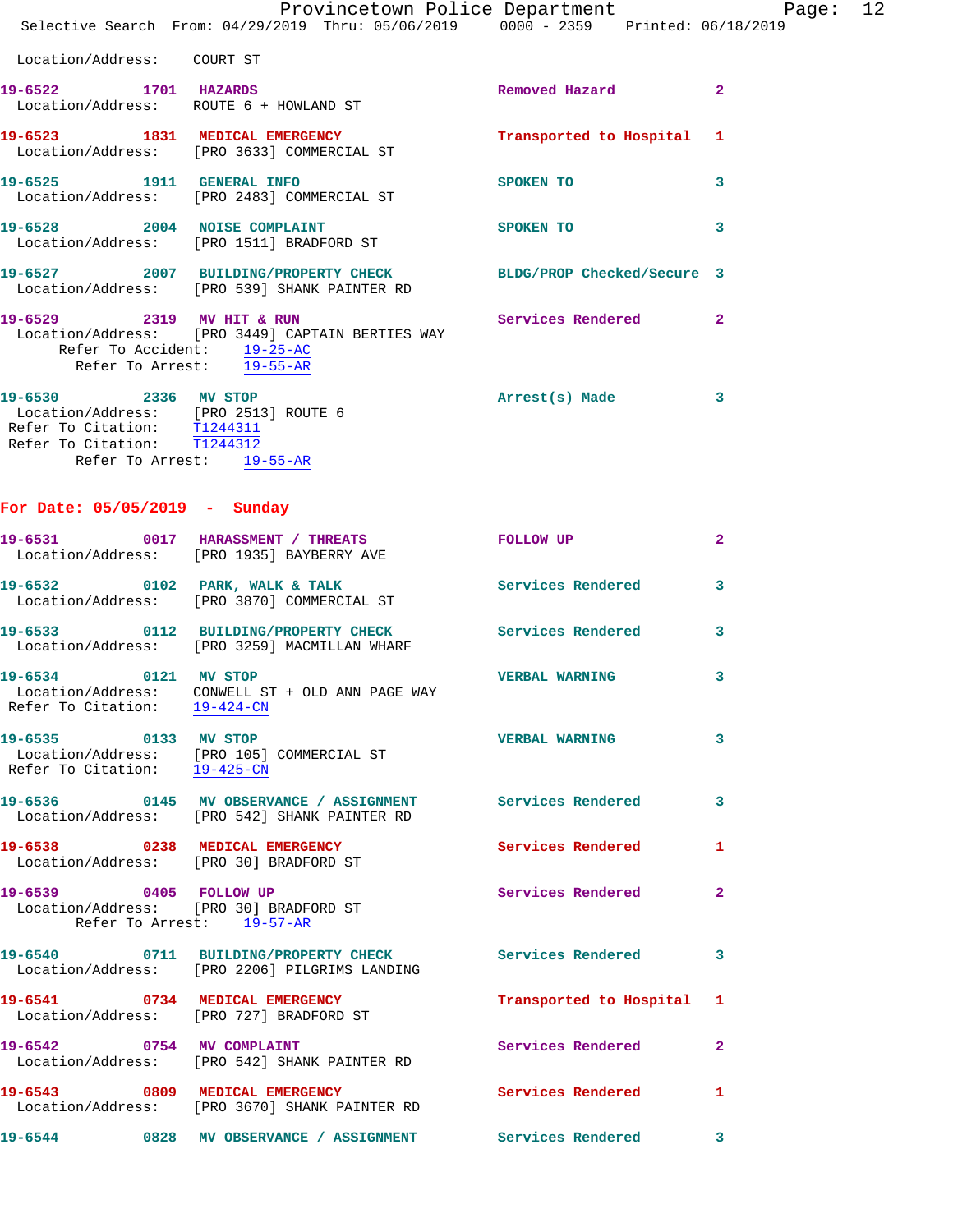|                                                               | Provincetown Police Department Page: 13<br>Selective Search From: 04/29/2019 Thru: 05/06/2019 0000 - 2359 Printed: 06/18/2019 |                            |              |
|---------------------------------------------------------------|-------------------------------------------------------------------------------------------------------------------------------|----------------------------|--------------|
|                                                               | Location/Address: COMMERCIAL ST + SNAIL RD                                                                                    |                            |              |
|                                                               | 19-6545 0852 BUILDING/PROPERTY CHECK Services Rendered 3<br>Location/Address: [PRO 248] COMMERCIAL ST                         |                            |              |
|                                                               | 19-6546 0859 BUILDING/PROPERTY CHECK Services Rendered<br>Location/Address: [PRO 3430] COMMERCIAL ST                          |                            | 3            |
|                                                               | 19-6548 0925 PARK, WALK & TALK 3 Services Rendered<br>Location/Address: [PRO 175] COMMERCIAL ST                               |                            | $\mathbf{3}$ |
|                                                               | 19-6549 0937 MEDICAL EMERGENCY PATIENT REFUSAL<br>Location/Address: FREEMAN ST + COMMERCIAL ST                                |                            | 1            |
| 19-6551 1008 ANIMAL CALL                                      | Location/Address: [PRO 4117] BREWSTER ST                                                                                      | Could Not Locate           | $\mathbf{2}$ |
| Refer To Citation: T1244613                                   | 19-6552 1030 MV STOP<br>Location/Address: ROUTE 6 + CONWELL ST                                                                | Citation / Warning Issue 3 |              |
|                                                               | 19-6553 1032 MEDICAL EMERGENCY<br>Location/Address: [PRO 284] COMMERCIAL ST                                                   | Transported to Hospital 1  |              |
|                                                               | 19-6556 1200 PARK, WALK & TALK<br>Location/Address: [PRO 516] RACE POINT RD                                                   | Services Rendered 3        |              |
|                                                               | 19-6555 1218 MEDICAL EMERGENCY Transported to Hospital 1<br>Location/Address: [PRO 3222] ALDEN ST                             |                            |              |
|                                                               | 19-6557 1228 PARK, WALK & TALK<br>Location/Address: [PRO 516] RACE POINT RD                                                   | Services Rendered 3        |              |
|                                                               | 19-6559 1510 BUILDING/PROPERTY CHECK Services Rendered<br>Location/Address: [PRO 2483] COMMERCIAL ST                          |                            | 3            |
| Refer To Arrest: 19-58-AR                                     | 19-6560 1510 DISORDERLY<br>Location: [PRO 3431] LOPES SQUARE                                                                  | Arrest(s) Made             | 1            |
| 19-6561 1513 LOST PROPERTY<br>Location/Address: COMMERCIAL ST |                                                                                                                               | SPOKEN TO                  | 3            |
|                                                               | 19-6562 1546 MEDICAL EMERGENCY<br>Location/Address: [PRO 542] SHANK PAINTER RD<br>Refer To Arrest: 19-58-AR                   | Transported to Hospital 1  |              |
| Location/Address: [OT 8] PARK ST                              | 19-6563 1605 ESCORT / TRANSPORT 1 12 Transported to Hospital 3<br>Refer To Arrest: 19-58-AR                                   |                            |              |
| Location/Address: [PRO 3440] ROUTE 6                          | 19-6564 1628 MV OBSERVANCE / ASSIGNMENT No Action Required                                                                    |                            | 3            |
|                                                               | 19-6565 1647 MEDICAL EMERGENCY<br>Location/Address: [PRO 1429] SANDY HILL LN                                                  | PATIENT REFUSAL            | $\mathbf{1}$ |
|                                                               | 19-6566 1648 911 - GENERAL<br>Location/Address: [PRO 792] COMMERCIAL ST                                                       | <b>Services Rendered</b>   | 1            |
| Location/Address: WAREHAM ST                                  | 19-6567 1755 BUILDING/PROPERTY CHECK Services Rendered                                                                        |                            | $\mathbf{3}$ |
| 19-6568 1755 LOST PROPERTY<br>Location/Address: BRADFORD ST   |                                                                                                                               | SPOKEN TO                  | 3            |
|                                                               | 19-6570 2009 ANIMAL CALL<br>Location/Address: [PRO 2499] RACE POINT RD                                                        | SPOKEN TO                  | $\mathbf{2}$ |
|                                                               | 19-6569 2013 MV OBSERVANCE / ASSIGNMENT Services Rendered<br>Location/Address: [PRO 3670] SHANK PAINTER RD                    |                            | 3            |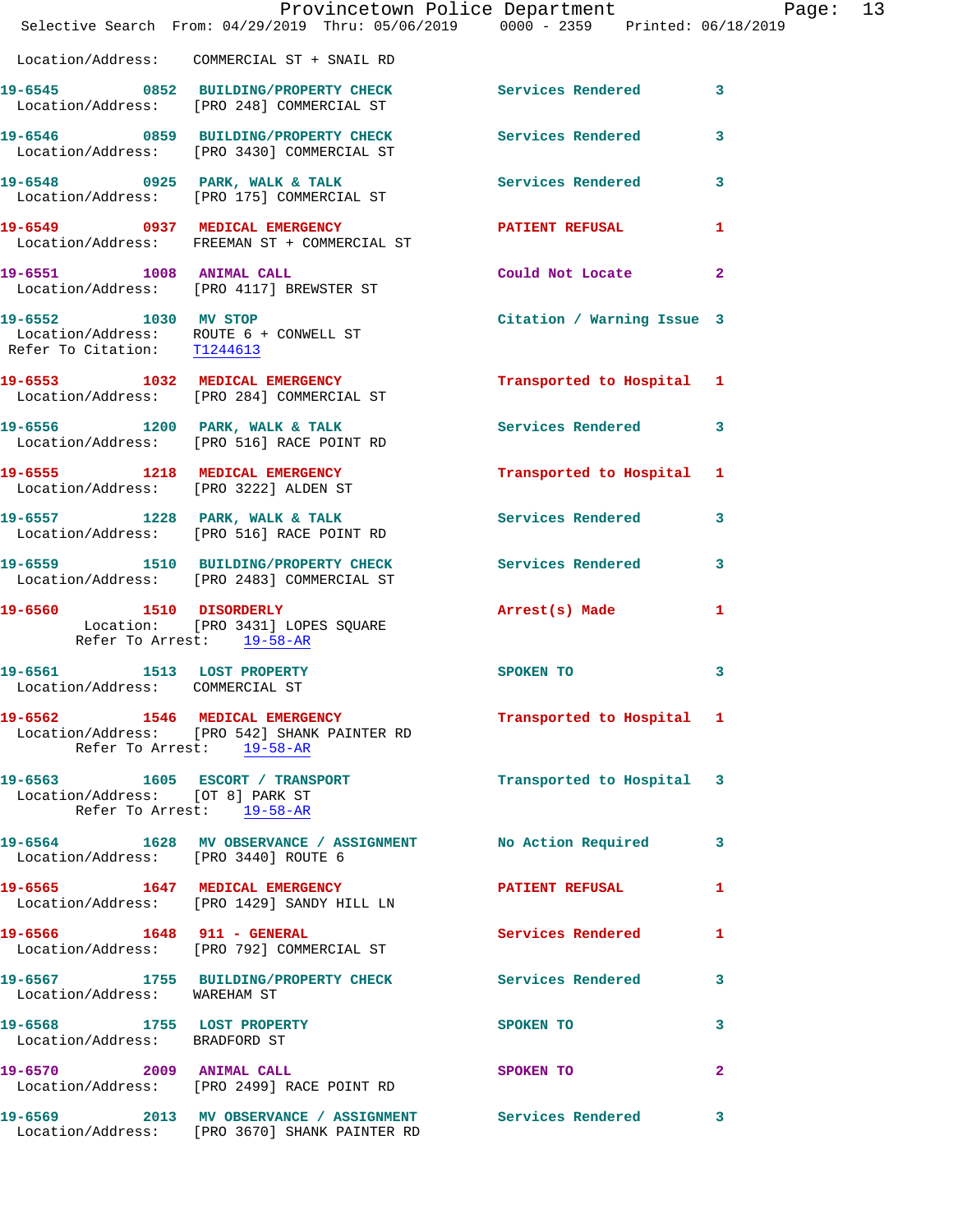| 19-6571<br>2014<br>Location/Address: | <b>GENERAL INFO</b><br>FPRO 25121 JEROME SMITH RD             | SPOKEN TO                  | 3 |
|--------------------------------------|---------------------------------------------------------------|----------------------------|---|
| 19-6572<br>2123<br>Location/Address: | <b>BUILDING/PROPERTY CHECK</b><br>[PRO 2490] PROVINCELANDS RD | Services Rendered          | 3 |
| 19-6573<br>2135<br>Location/Address: | <b>BUILDING/PROPERTY CHECK</b><br>[PRO 3259] MACMILLAN WHARF  | Services Rendered          | 3 |
| 19-6574<br>2137<br>Location/Address: | <b>BUILDING/PROPERTY CHECK</b><br>[PRO 526] RYDER ST EXT      | Services Rendered          | 3 |
| 19-6575<br>2339<br>Location/Address: | <b>BUILDING/PROPERTY CHECK</b><br>[PRO 2977] COMMERCIAL ST    | BLDG/PROP Checked/Secure 3 |   |

## **For Date: 05/06/2019 - Monday**

|                                      | 19-6576 0015 PARK, WALK & TALK<br>Location/Address: [PRO 3430] COMMERCIAL ST                              | Services Rendered 3        |                         |
|--------------------------------------|-----------------------------------------------------------------------------------------------------------|----------------------------|-------------------------|
|                                      | 19-6577 0035 BUILDING/PROPERTY CHECK<br>Location/Address: [PRO 1952] COMMERCIAL ST                        | BLDG/PROP Checked/Secure 3 |                         |
|                                      | 19-6578 0055 MV OBSERVANCE / ASSIGNMENT No Action Required 3<br>Location/Address: BRADFORD ST + RYDER ST  |                            |                         |
| 19-6579 0104 MV STOP                 | Location/Address: [PRO 80] BRADFORD ST<br>Refer To Citation: T1244545                                     | Citation / Warning Issue 3 |                         |
| 19-6580 0129 ASSIST CITIZEN          | Location/Address: [PRO 2055] STANDISH ST                                                                  | Services Rendered 3        |                         |
|                                      | 19-6581 0235 BUILDING/PROPERTY CHECK<br>Location/Address: [PRO 545] SHANK PAINTER RD                      | BLDG/PROP Checked/Secure 3 |                         |
|                                      | 19-6582 0328 BUILDING/PROPERTY CHECK<br>Location/Address: [PRO 1778] SHANK PAINTER RD                     | BLDG/PROP Checked/Secure 3 |                         |
|                                      | 19-6583 0344 BUILDING/PROPERTY CHECK<br>Location/Address: [PRO 2206] PILGRIMS LANDING                     | BLDG/PROP Checked/Secure 3 |                         |
|                                      | 19-6584 0426 MV OBSERVANCE / ASSIGNMENT Services Rendered 3<br>Location/Address: [PRO 2489] BRADFORD ST   |                            |                         |
| Location/Address: [PRO 2513] ROUTE 6 | 19-6585 0511 MV OBSERVANCE / ASSIGNMENT Services Rendered                                                 |                            | $\overline{\mathbf{3}}$ |
|                                      | 19-6587 0531 MV OBSERVANCE / ASSIGNMENT Services Rendered<br>Location/Address: SHANK PAINTER RD + ROUTE 6 |                            | $\mathbf{3}$            |
| Location/Address: COMMERCIAL ST      | $19-6588$ 0602 PARK, WALK & TALK                                                                          | No Action Required         | 3                       |
|                                      | 19-6589 0613 SERVICE CALL - POLICE<br>Location/Address: [PRO 516] RACE POINT RD                           | <b>Services Rendered</b>   | $\overline{\mathbf{3}}$ |
| 19-6591 0812 AT SCHOOL               | Location/Address: [PRO 569] WINSLOW ST                                                                    | Services Rendered          | 3                       |
| Refer To Arrest: 19-58-AR            | 19-6592 0854 ESCORT / TRANSPORT<br>Location/Address: [PRO 542] SHANK PAINTER RD                           | Transferred Custody 3      |                         |
|                                      | 19-6594 1023 ASSIST CITIZEN<br>Location/Address: [PRO 542] SHANK PAINTER RD                               | Services Rendered 3        |                         |

**19-6595 1045 PARK, WALK & TALK Services Rendered 3** 

Location/Address: [PRO 165] COMMERCIAL ST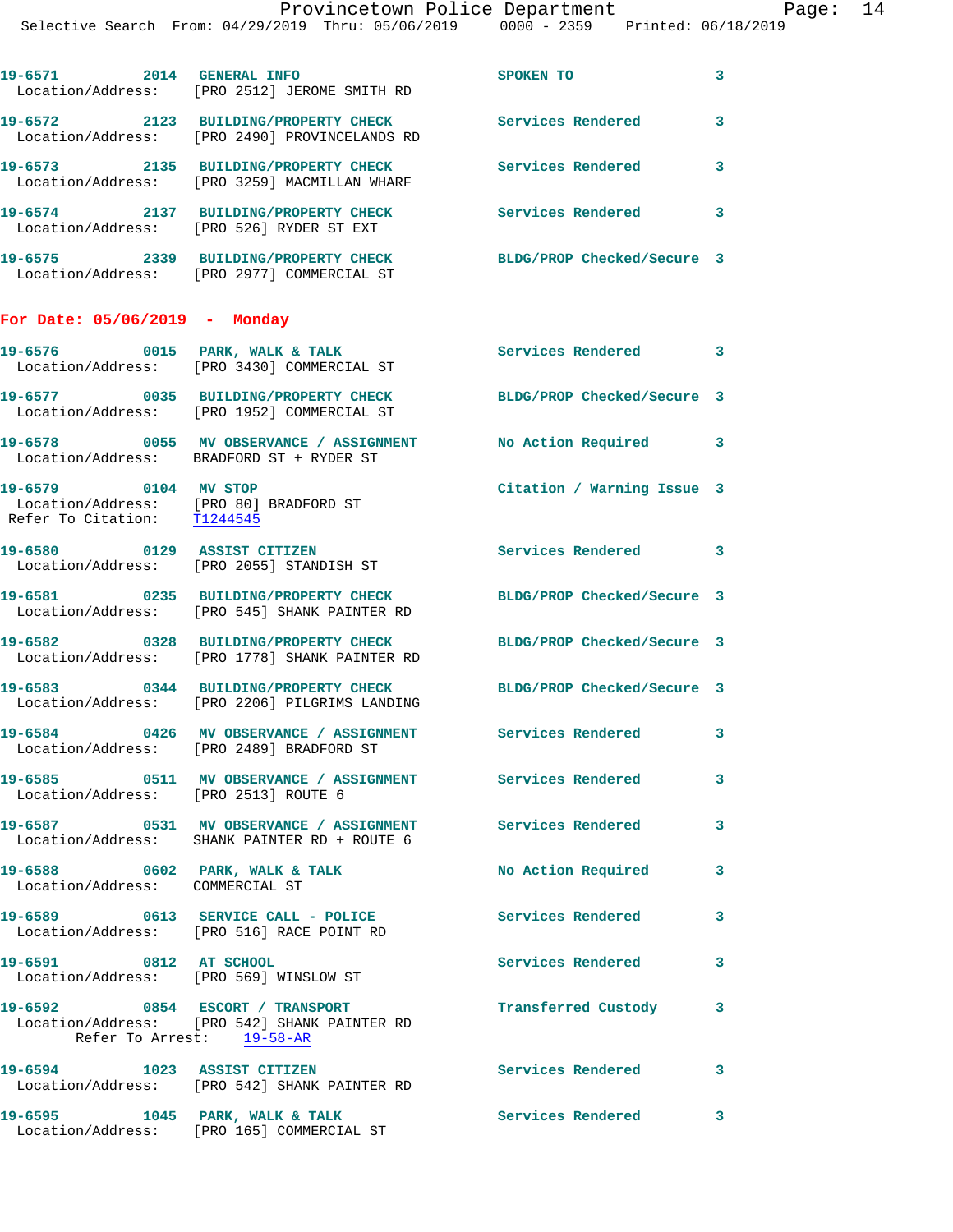| 19-6596 1118 DUMPSTER COMPLAINT<br>Location/Address: [PRO 453] KILEY CT           |                                                                                                        | Services Rendered        | 3            |
|-----------------------------------------------------------------------------------|--------------------------------------------------------------------------------------------------------|--------------------------|--------------|
|                                                                                   | 19-6597 1152 SERVICE CALL - POLICE<br>Location/Address: [PRO 542] SHANK PAINTER RD                     | <b>Services Rendered</b> | 3            |
|                                                                                   | 19-6599 1221 PARK, WALK & TALK<br>Location/Address: [PRO 105] COMMERCIAL ST                            | Services Rendered        | 3            |
| 19-6600 1236 MV STOP<br>Refer To Citation: 19-426-CN                              | Location/Address: [PRO 2577] BRADFORD ST                                                               | <b>VERBAL WARNING</b>    | 3            |
| 19-6601 1353 ASSIST CITIZEN<br>Location/Address: PROVINCELANDS RD                 |                                                                                                        | Services Rendered        | 3            |
| 19-6602 1413 ANIMAL CALL<br>Location/Address: [PRO 2519] ROUTE 6                  |                                                                                                        | Services Rendered        | $\mathbf{2}$ |
| Refer To Citation: 19-427-CN                                                      | 19-6603 1430 MV STOP<br>Location/Address: [PRO 3670] SHANK PAINTER RD                                  | <b>VERBAL WARNING</b>    | 3            |
|                                                                                   | 19-6604 1451 SERVICE CALL - POLICE<br>Location/Address: [PRO 569] WINSLOW ST                           | <b>Services Rendered</b> | 3            |
| Location/Address: ROUTE 6 + SNAIL RD                                              | 19-6605 1513 MV OBSERVANCE / ASSIGNMENT Services Rendered                                              |                          | 3            |
| 19-6606 1521 MV DISABLED<br>Location/Address: ROUTE 6 + CONWELL ST                |                                                                                                        | SPOKEN TO                | $\mathbf{2}$ |
| 19-6607 1529 LOST PROPERTY                                                        | Location/Address: [PRO 3296] SHANK PAINTER RD                                                          | SPOKEN TO                | 3            |
|                                                                                   | 19-6608 1534 LOST PROPERTY<br>Location/Address: [PRO 155] COMMERCIAL ST                                | SPOKEN TO                | 3            |
|                                                                                   | 19-6609 1539 BUILDING/PROPERTY CHECK Services Rendered<br>Location/Address: [PRO 3259] MACMILLAN WHARF |                          | 3            |
| Location: WEST ROAM                                                               | 19-6610 1556 PARK, WALK & TALK                                                                         | Services Rendered        | 3            |
|                                                                                   | 19-6611 1604 SUSPICIOUS ACTIVITY<br>Location/Address: [PRO 2181] SHIPS WAY RD                          | SPOKEN TO                | $\mathbf{2}$ |
| 19-6613 1651 MV STOP<br>Refer To Citation: 19-428-CN                              | Location/Address: [PRO 495] NELSON AVE                                                                 | <b>VERBAL WARNING</b>    | 3            |
| 19-6615 1723 ANIMAL CALL<br>Location/Address: RACE POINT RD                       |                                                                                                        | Could Not Locate         | $\mathbf{2}$ |
| Location/Address: [PRO 3440] ROUTE 6                                              | 19-6616 1830 MV OBSERVANCE / ASSIGNMENT Services Rendered                                              |                          | 3            |
| 19-6617 1830 MV STOP<br>Location/Address: ROUTE 6<br>Refer To Citation: 19-429-CN |                                                                                                        | <b>VERBAL WARNING</b>    | 3            |
| 19-6618 1917 MV DISABLED<br>Location/Address: PROVINCELANDS RD                    |                                                                                                        | Services Rendered        | 2            |
| 19-6619 1939 LOST PROPERTY                                                        | Location/Address: [PRO 539] SHANK PAINTER RD                                                           | SPOKEN TO                | 3            |
| 19-6620 1959 TRESPASS                                                             | Location/Address: [PRO 3443] COMMERCIAL ST                                                             | Services Rendered        | $\mathbf{2}$ |